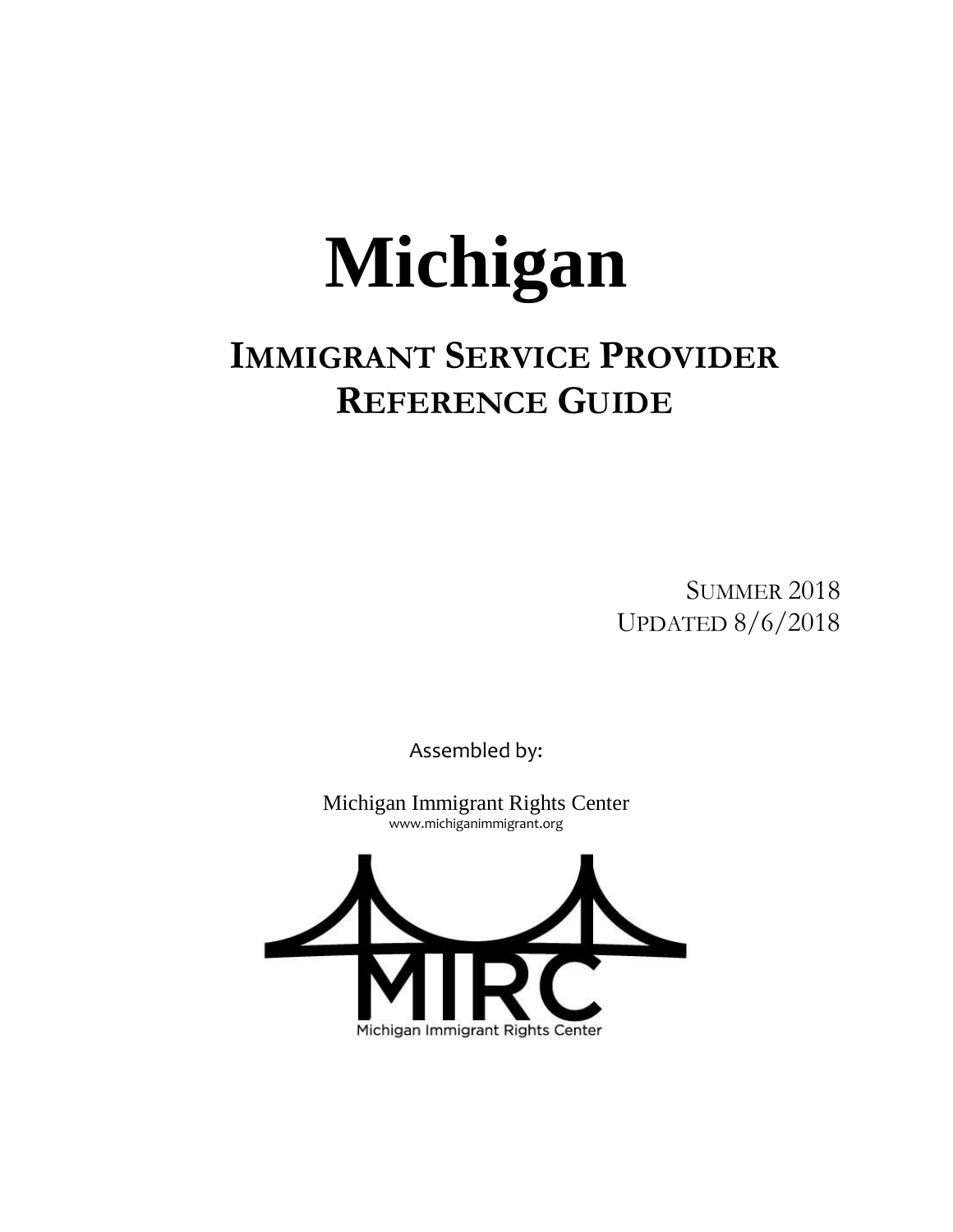# **NOTES**

CHANGES TO GUIDE:

Please notify the Michigan Immigrant Rights Center of any changes or additions that are needed to better represent the services provided by your organization for the next edition of this guide.

Michigan Immigrant Rights Center 220 East Huron St, Suite 600A Ann Arbor, MI 48104

Tel: (734)-239-6863 Fax: (734) 998-9125 Email: mirc@michiganimmigrant.org Website: http://www.michiganimmigrant.org Facebook: https://www.facebook.com/MichiganImmigrant Twitter: https://twitter.com/Michimmigrant

DISCI AIMER:

This resource is not intended to be an exhaustive list of agencies. Inclusion in this guide is not intended to be an endorsement of the quality of the agency's services.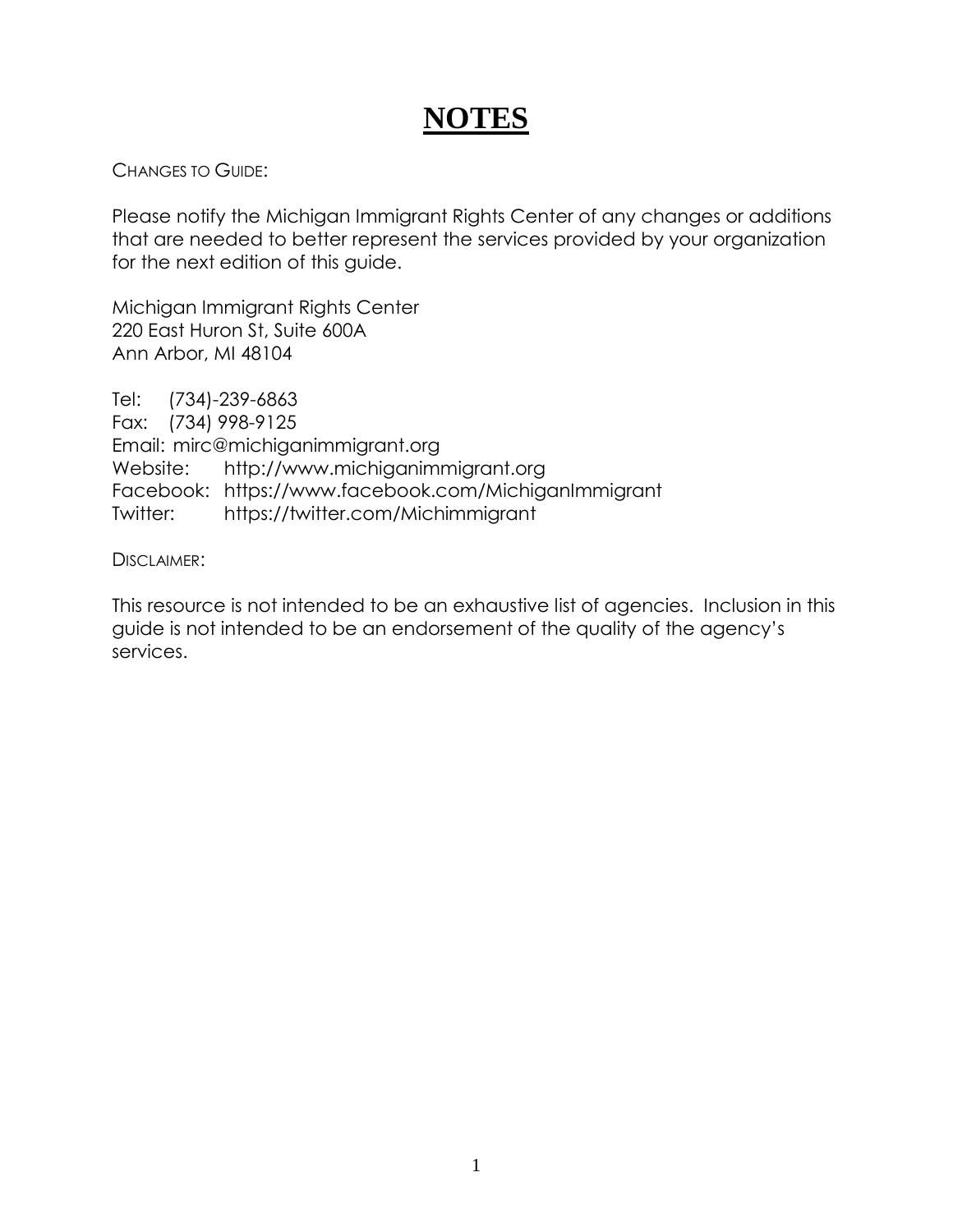# **TABLE OF CONTENTS**

# **[Battle Creek](#page-5-0)**

[Legal Services of South Central Michigan](#page-5-1) [Voces](#page-5-2)

# **[Detroit Area: Wayne, Oakland, and Macomb Counties](#page-5-3)**

[Arab American & Chaldean Council](#page-5-4) [Arab Community Center for Economic & Social Services \(ACCESS\)](#page-5-5) [Association of Chinese Americans \(ACA\)](#page-5-6) Catholic Charities of Southeast Michigan [Centro Multicultural La Familia](#page-6-0) [Chaldean Community Foundation](#page-6-1) CODE Legal Aid Inc [Council of Organizations of Asian Indians in Michigan \(COAIM\)](#page-6-2) [Freedom House Detroit](#page-6-3) [International Institute of Metropolitan Detroit, Inc.](#page-7-0) [Jewish Family Service of Metropolitan Detroit](#page-7-1) [Justice for Our Neighbors –](#page-7-2) Southeastern Michigan [La SED](#page-7-3) [Lakeshore Legal Aid/La Vida](#page-7-4) [Latino Family Services, Inc.](#page-7-5) Macomb Immigrant Service Center (MISC) Michigan United (East) [Michigan United \(West\)](#page-8-0) National Federation of Filipino American Association PIAST Institute [Restaurant Opportunities Center of Michigan \(ROC-Michigan\)](#page-9-0) Samaritas New Americans (Refugee Services) Sisters of Mercy South Asian American Voices for Impact (SAAVI) Southwest Detroit Immigrant and Refugee Center (SWIRC) University of Detroit Mercy School of Law - Immigration Law Clinic [Wayne State University Law School -](#page-9-1) Asylum & Immigration Law Clinic [The Welcome Mat](#page-10-0)

# **[Flint](#page-10-1)**

[International Affairs Center](#page-10-2)

# **[Grand Rapids Area](#page-10-3)**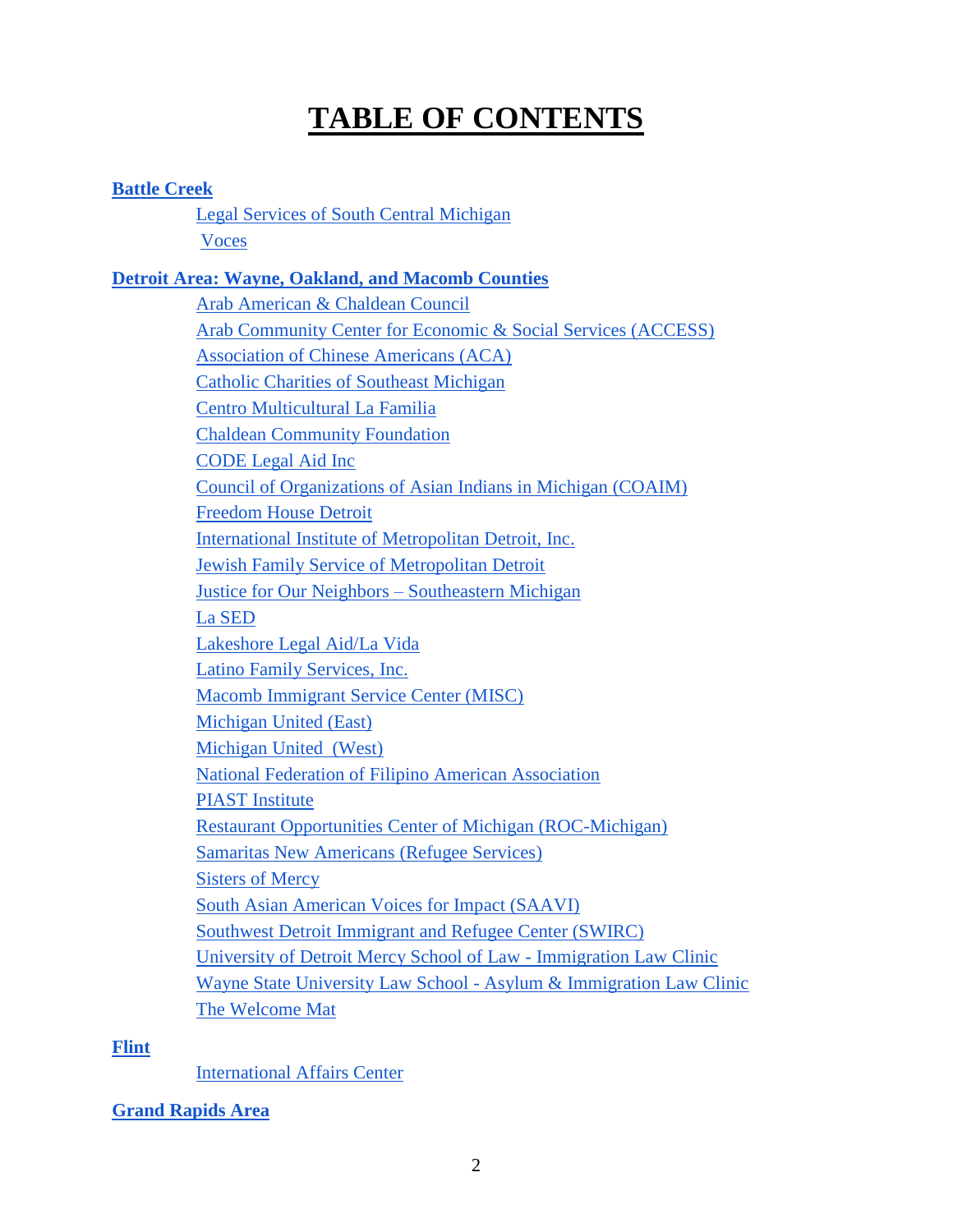ACSET- [Latin American Services](#page-10-4) [Arbor Circle Services for children and Families/ KSSN](#page-10-5) [Bethel Assembly of God](#page-10-6) [Office of Congressman Bill Huizenga](#page-10-7) [Hispanic Center of Western Michigan](#page-11-0) [Immigrant connection at city life church](#page-11-1) [Immigration Legal Services](#page-11-2) [Justice for Our Neighbors –](#page-11-3) West Michigan [Legal Aid of Western Michigan -](#page-11-4) Grand Rapids [Lemkin House](#page-12-0) [Lutheran Social Services of](#page-12-1) Michigan (Grandville) [Oceana Hispanic Center](#page-12-2) [Word ~ESL](#page-12-3)

#### **[Holland](#page-12-4)**

[Lighthouse Immigrant Advocates](#page-12-5) [Latin Americans United for Progress](#page-13-0)

#### **[Kalamazoo](#page-13-1)**

[Diocese of Kalamazoo Immigration Assistance Program](#page-13-2) [Farmworker Legal Services](#page-13-3) Justice For Our Neighbors Immigration Legal Clinic [Office of Congressman Fred Upton](#page-14-0)

#### **[Lansing](#page-14-1)**

[Lutheran Social Services of Michigan/Refugee Foster Care Program \(Lansing\)](#page-14-2) [Michigan Coalition To End Domestic & Sexual Violence](#page-14-3) [Michigan Department of Human Services](#page-14-4) [Refugee Services](#page-14-4) [Michigan State University College Of Law -](#page-14-5) Immigration Law Clinic [Refugee Development Center](#page-15-0) [wSt. Vincent Catholic Charities -](#page-15-1) Immigration Law Clinic [St. Vincent Catholic Charities -](#page-15-2) Refugee Services [Telamon Corporation](#page-15-3) [Telamon Corporation](#page-15-4)

#### **[Port Huron](#page-15-5)**

[Blue Water Safe Horizons](#page-15-6)

#### **[Washtenaw County \(Ann Arbor, Ypsilanti\)](#page-16-0)**

[Casa Latina](#page-16-1) [Jewish Family Services](#page-16-2) [Justice for Our Neighbors –](#page-16-3) Southeastern Michigan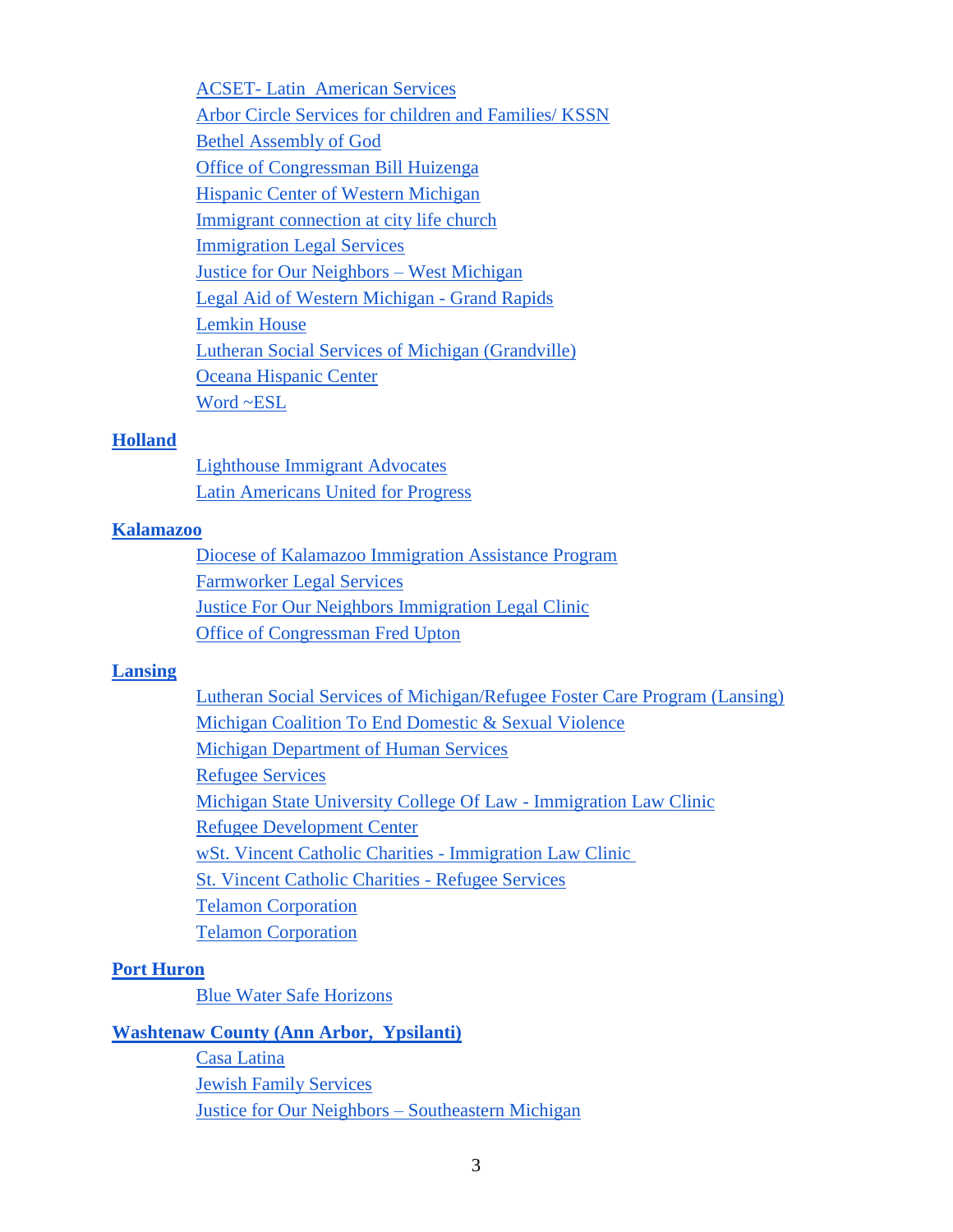[Legal Services of South Central Michigan](#page-16-4) [Washtenaw County Office](#page-16-4) Legal Services [of South Central Michigan](#page-16-5) [Family Law Project](#page-16-5) [Michigan Poverty Law Program](#page-16-6) [National Employment Law Project](#page-17-0) [University of Michigan Law School –](#page-17-1) Civil-Criminal Litigation Clinic [Washtenaw Interfaith Coalition for Immigrant Rights](#page-17-2)

# **Statewide / Virtual**

[Michigan Legal Help / Ayuda Legal de Michigan](#page-17-3) [The Welcome Mat \(Detroit\)](#page-17-4)

## **[Northern Indiana](#page-17-5)**

Catholic Charities – [South Bend Diocese](#page-17-6) [La Casa of Goshen](#page-17-7)

**[Alphabetical Listing of Service Providers](#page-18-0)**

**[Service Providers By Language](#page-18-1)**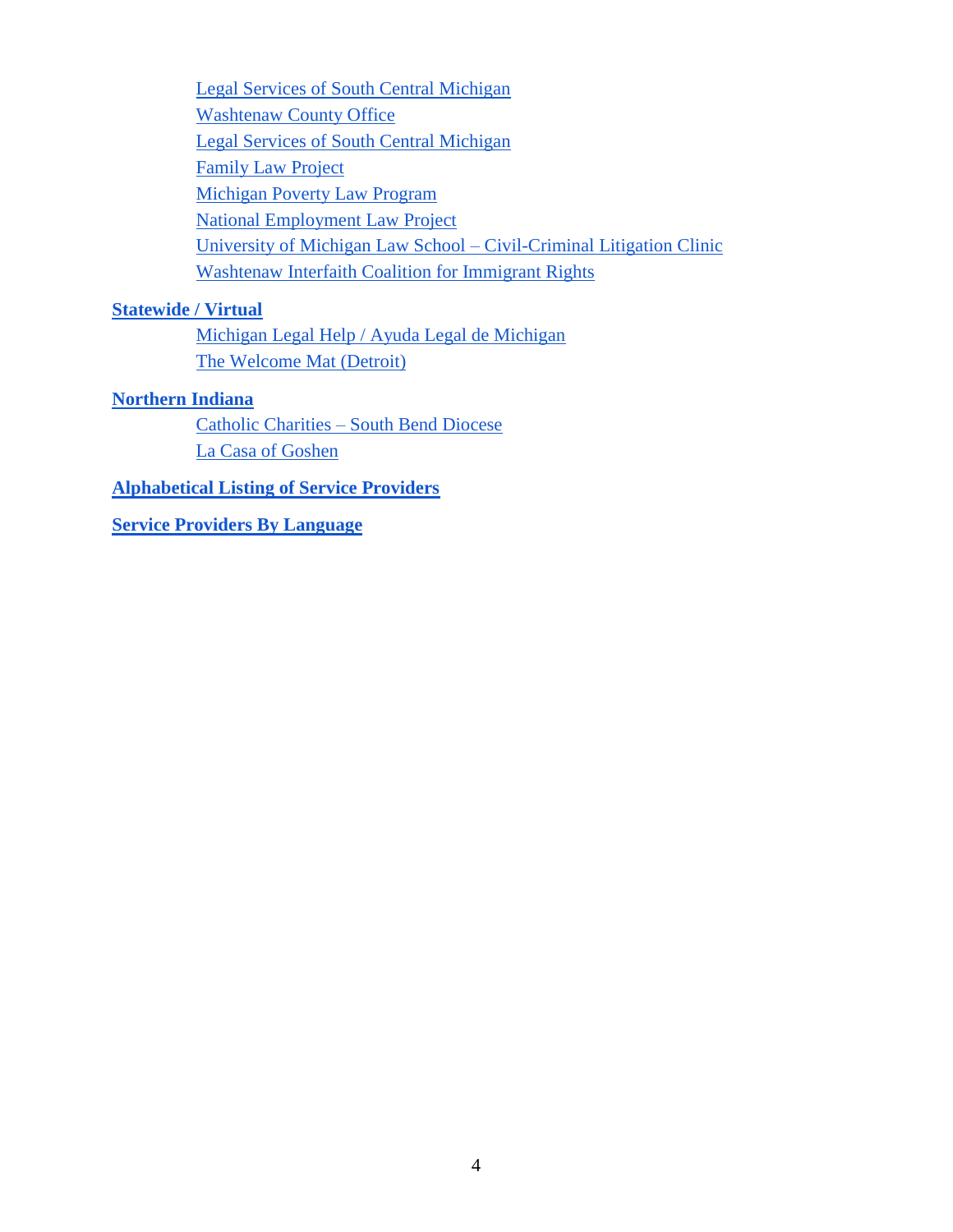# <span id="page-5-0"></span>**BATTLE CREEK**

#### <span id="page-5-1"></span>**LEGAL SERVICES OF SOUTH CENTRAL MICHIGAN**

|                        | 70 E. Michigan Ave.                               |
|------------------------|---------------------------------------------------|
|                        | Battle Creek, MI 49017                            |
|                        | Telephone: (269) 965-3951                         |
| $\mathbf{Fax:}$        | $(269)$ 965-4874                                  |
| Toll-Free:             | $(800)$ 688-3951                                  |
| Web:                   | www.lsscm.org                                     |
| Attorney on staff: Yes |                                                   |
|                        | DOJ accredited representative on staff: No        |
|                        | <b>Eligibility Requirements: LSC Restrictions</b> |
| Income:                | 125% of poverty level $\sim$ some exceptions to   |
| 200%                   |                                                   |
| Contact:               | Susan L. Hartman                                  |
|                        | E-mail: hartmans@lsscm.org                        |
| Languages:             | Spanish speakers on staff, interpreters can be    |
|                        | arranged as needed                                |
| Counties:              | Calhoun, Branch, and senior citizens only in St.  |
|                        | Joseph and Barry Counties                         |
| Description:           | Full civil legal services; no criminal cases. No  |
|                        | fees.                                             |
|                        | Only immigration services are VAWA/U visa or      |
|                        | T visa benefits for family law clients.           |
| <b>VOCES</b>           |                                                   |

#### <span id="page-5-2"></span>**VOCES**

|                       | 520 W. Michigan Ave.                                |
|-----------------------|-----------------------------------------------------|
|                       | Battle Creek, MI 49037                              |
|                       | Telephone: (269) 841-4111                           |
| Fax:                  | $(269)$ 841-5070                                    |
| Web:                  | www.vocesbc.org                                     |
| Attorney on staff: No |                                                     |
|                       | DOJ accredited representative on staff: No          |
|                       | Eligibility Requirements: Residents of Battle Creek |
| Income:               | N/A                                                 |
| Contact:              | Kate Flores, Executive Director                     |
|                       | E-mail: kkf@vocesbc.org                             |
| Languages:            | Spanish                                             |
| Counties:             | Calhoun                                             |
| Description:          | Community and Cultural Center, language             |
|                       | services, family support services, family literacy  |
|                       | (ESL classes), youth engagement.                    |

# <span id="page-5-3"></span>**DETROIT AREA: WAYNE, OAKLAND, AND MACOMB COUNTIES**

#### <span id="page-5-4"></span>**ARAB AMERICAN & CHALDEAN COUNCIL**

|            | 363 W. Big Beaver Road, Suite 300 |
|------------|-----------------------------------|
|            | <b>Troy, MI 48084</b>             |
|            | Telephone: (248) 559-1990         |
| Fax:       | $(248)$ 559-9117                  |
| Toll-Free: | None                              |
|            |                                   |

| Web:                  | www.myacc.org                                 |
|-----------------------|-----------------------------------------------|
| Attorney on staff: No |                                               |
|                       | DOJ accredited representative on staff: No    |
|                       | <b>Eligibility Requirements: None</b>         |
| Income:               | None                                          |
|                       | Contact: Sawsan Abutrab                       |
|                       | Languages: Arabic (not only)                  |
| Counties:             | Wayne, Macomb, Oakland, and others            |
| Description:          | Serves refugees, some immigrants, mainly form |
|                       | processing. No immigration court              |
|                       | representation. Translations, mental health,  |
|                       | primary medical, MI DHS liaison, teen         |
|                       | pregnancy prevention. Nominal fees for        |
|                       | services rendered.                            |

#### <span id="page-5-5"></span>**ARAB COMMUNITY CENTER FOR ECONOMIC & SOCIAL SERVICES (ACCESS)**

|                                                                | ACCESS One-Stop Employment & Human Service                       |  |
|----------------------------------------------------------------|------------------------------------------------------------------|--|
| <b>Center Social Services Department</b>                       |                                                                  |  |
|                                                                | 6451 Schaefer Road                                               |  |
|                                                                | Dearborn, MI 48126                                               |  |
|                                                                | Telephone: (313) 945-8380                                        |  |
| Fax:                                                           | $(313) 846 - 4713$                                               |  |
| Toll-Free: None                                                |                                                                  |  |
| Web:                                                           | www.accesscommunity.org                                          |  |
| Attorney on staff: Limited                                     |                                                                  |  |
|                                                                | DOJ accredited representative on staff: Yes                      |  |
|                                                                | Eligibility Requirements: N/A                                    |  |
| Income: $N/A$                                                  |                                                                  |  |
|                                                                | Languages: Multiple languages, particularly Arabic               |  |
|                                                                | Counties: Southeast Michigan                                     |  |
|                                                                | Description: ACCESS has over 90 programs including social        |  |
|                                                                | services, a health clinic, employment and training center, youth |  |
|                                                                | and education, and advocacy $\&$ civic engagement program, in    |  |
| addition to immigration services. Fee for immigration services |                                                                  |  |
|                                                                | with sliding scale for low-income clients.                       |  |

#### <span id="page-5-6"></span>**ASSOCIATION OF CHINESE AMERICANS (ACA)**

|                       | 32585 Concord Dr.                             |
|-----------------------|-----------------------------------------------|
|                       | Madison Hts, MI 48071                         |
|                       | Telephone: (313) 831-1790                     |
| $\text{Fax}:$         | $(313) 831 - 3613$                            |
| Toll-Free:            | None                                          |
| Web:                  | www.acadetroit.org                            |
| Attorney on staff: No |                                               |
|                       | DOJ accredited representative on staff: No    |
|                       | Eligibility Requirements: None                |
| Income:               | None                                          |
| Contact:              | Shen Lin Chen, Executive Director             |
| $E$ -mail: $N/A$      |                                               |
| Languages:            | Chinese, Mandarin, Cantonese, Taiwanese       |
| Counties:             | Metro Detroit                                 |
| Description:          | Social education, recreation, health. Drop in |
| service               |                                               |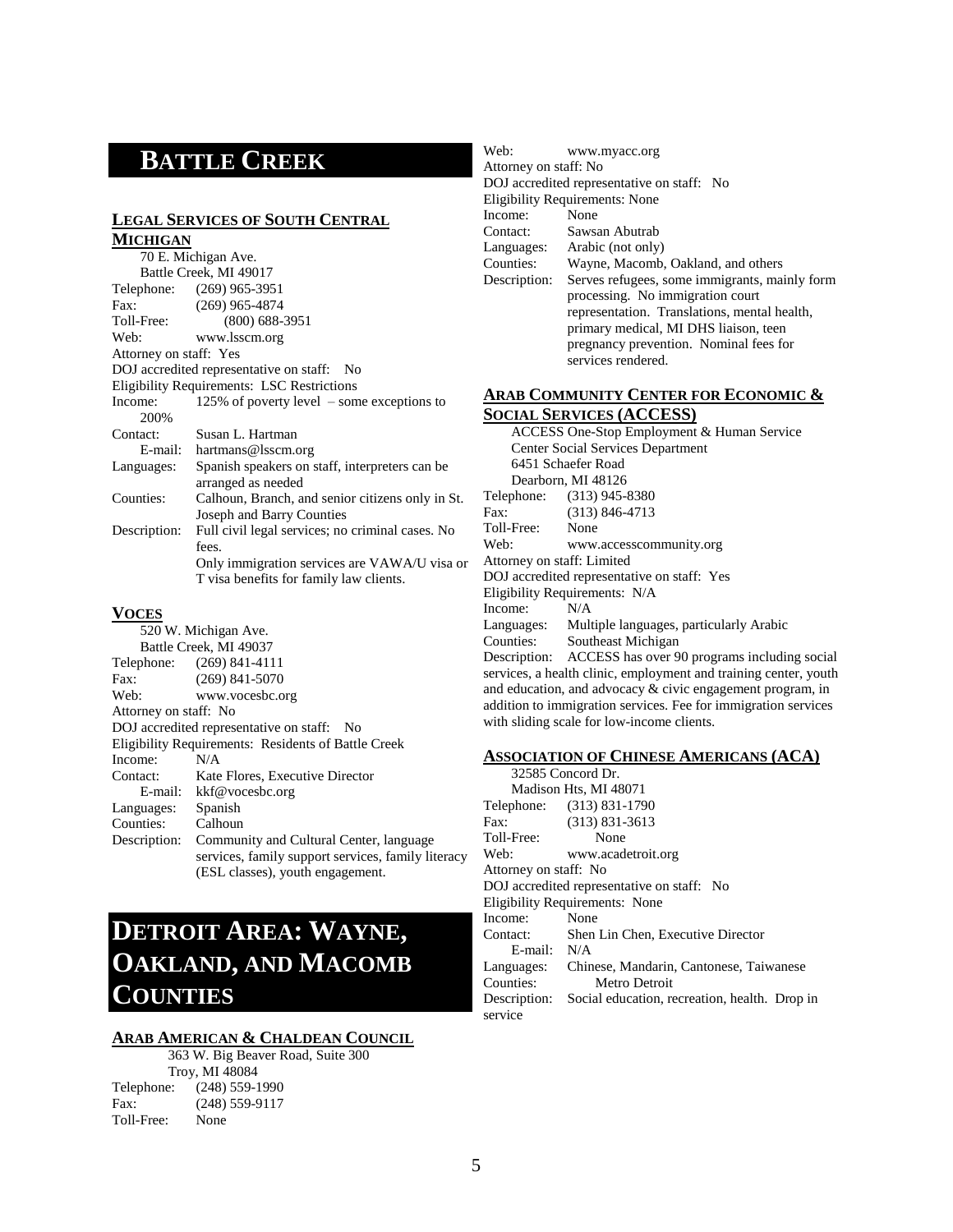#### **CATHOLIC CHARITIES OF SOUTHEAST MICHIGAN HISPANIC AND NEWCOMER OUTREACH**

#### Web: [www.ccsem.org](http://www.ccsem.org/)

Attorney on staff: Yes (Monica Tay Belej, Rebecca Olszewski) DOJ accredited representative on staff: No Eligibility Requirements: Low Income Income: 200% of poverty level Contact: Maria Etienne, Director Email: [etiennemy@ccsem.org](mailto:etiennemy@ccsem.org) Counties: Metro Detroit Description: Immigration Legal Consultations, Naturalization, and Family Based Immigration Law.

#### **Clinton Township Office**

15945 Canal Rd. Clinton Township, MI 48038 Attorney on staff: Monica Tay Belej Telephone: (586) 416-2300, ext. 4023 Fax: (586) 416-2311 Languages Available: French, Spanish

#### **Pontiac Office**

76 Williams, Pontiac, MI 48341 Attorney on staff: Rebecca Olszewski Telephone: (248) 338-4250 Fax: (248) 335-8130 Languages Available: Spanish

#### <span id="page-6-0"></span>**CENTRO MULTICULTURAL LA FAMILIA**

35 W Huron St #500 Pontiac, MI 48342 Telephone: (248) 858-7800 Fax: (248) 874-4830 Toll-Free: None Web: http://centromulticultural.org/ Attorney on staff: No, but available DOJ accredited representative on staff: In progress Eligibility Requirements: No criminal convictions. See website for items to bring to consultation to determine eligibility. Income: N/A Contact: Debra Ehrmann, Claudia Rivera E-mail: [dehrmann@centromulticultural.org,](mailto:dehrmann@centromulticultural.org) [crivera@centromulticultural.org](mailto:crivera@centromulticultural.org) Languages: English, Spanish and Armenian Counties: Statewide Description: Limited immigration services (fees for attorney services), mental health and substance abuse, ESL classes, early Head Start, other programs.

#### <span id="page-6-1"></span>**CHALDEAN COMMUNITY FOUNDATION**

3601 15 Mile Road Sterling Heights, MI 48310 Telephone: (586) 722-7253 Fax: (586) 722-7257 Website: www.chaldeanfoundation.org Attorney on staff: Yes DOJ accredited representative on staff: Yes Eligibility Requirements: None Income: None

Contact: Raad Yousif, Case Manager Sharon Hannawa E-mail: raad.yousif@chaldeanfoundation.org Languages: English, Arabic, Chaldean Counties: Macomb, Oakland, Wayne, others Description: USCIS applications (N-400, N-565, N-600, I-90, I-485). No asylum, no immigration court. We file applications for adjustment of status: N-400, I-485 for refugees, I-90, N-600, N-565, I-765 (withholding of removal).

#### **CODE LEGAL AID INC**

 27321 Hampden St., Madison Heights, MI 48071 Telephone: 248-543-5214. ext: 4007 Attorney on staff: Yes DOJ accredited representative on staff: n/a Eligibility Requirements: 125 percent of poverty level (flexible); State assistance Contact: Nadine Yousif, Esq. Email: nadinek@codelegalaid.com Languages: English, Arabic, Aramaic Counties: Oakland Description: Citizenship Applications, 1-90 applications, family reunification (I-130, I-730). Naturalization and citizenship matters, unaccompanied minors, and farmworkers looking for legal help.

#### <span id="page-6-2"></span>**COUNCIL OF ORGANIZATIONS OF ASIAN INDIANS IN MICHIGAN (COAIM)**

38219 Ford Road Westland, MI 48185 Telephone: (734) 722-1894 Fax: (734) 722-1894 Toll-Free: None Attorney on staff: No DOJ accredited representative on staff: No Eligibility Requirements: Based on need Income: none Contact: Dr. Bhagwan Dashairya, Executive Director Languages: English, Hindi Counties: Southeastern Michigan Description: Family relief, legal referrals, emergency help

#### <span id="page-6-3"></span>**FREEDOM HOUSE DETROIT**

2630 West Lafayette Boulevard Detroit, MI 48216-2019 Telephone: (313) 964-4320 Toll-Free: None Web: www. Freedomhousedetroit.org Attorney on staff: Yes DOJ accredited representative on staff: No Eligibility Requirements: Asylum seekers only (U.S. and Canada) Income: N/A Contact: Deborah A. Drennan, Chief Executive Director E-mail: info@freedomhousedetroit.org Languages: French Counties: Serves all Michigan counties (must come to Detroit center) Description: Multicultural center and housing for qualifying asylum seekers (can accommodate 40 persons). Representation in U.S. affirmative asylum proceedings only. Setting interviews for entry to Canada for prospective asylum seekers in Canada who meet the family member exception to the Safe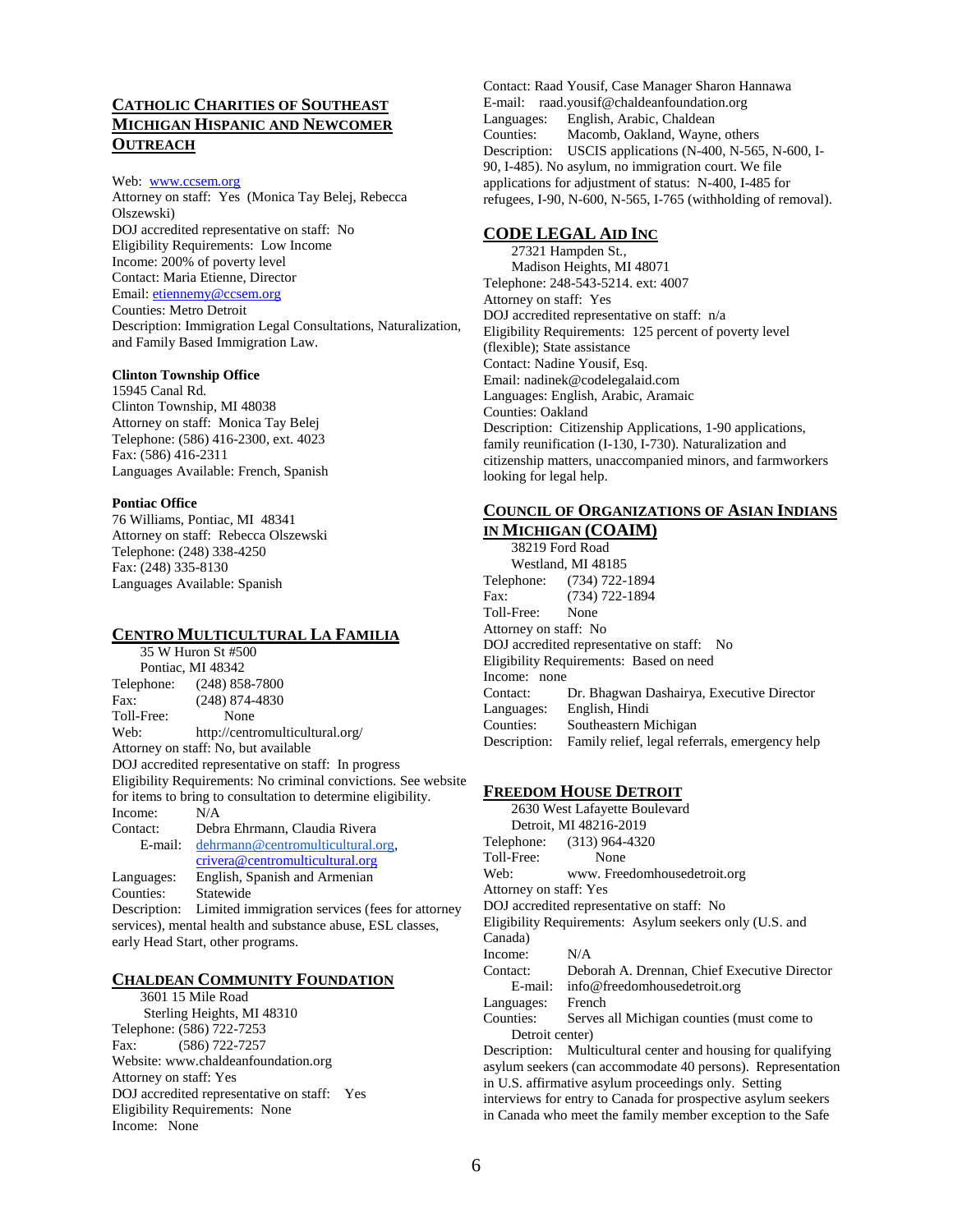Third Country Agreement and other requirements (Please visit website for more details and instructions on Canada Program). By appointment only, contact info@freedomhousedetroit.org for information or to schedule an appointment. No fees for services. Donations accepted.

#### <span id="page-7-0"></span>**INTERNATIONAL INSTITUTE OF METROPOLITAN DETROIT, INC.**

111 East Kirby St Detroit, MI 48202 Telephone: (313) 871-8600 - Ext. 234 Special Dedicated: (313) 600-7618 Fax: (313) 871-1615 Toll-Free: None Web: www.iimd.org Attorney on staff: Yes DOJ accredited representative on staff: Yes Eligibility Requirements: None Income: No Limits Contact: Yumana Dubais or Nene Tešija or Wojciech E-mail: [immigration@iimd.org](mailto:immigration@iimd.org) Thursdays: 9 am to 5 pm Free Walk-Ins Languages: Chinese, Spanish, Arabic, Russian, Polish, Romanian, Croatian, French, German Counties: Statewide Description: Immigration and social services. General immigration services, Adjustment of Status, Naturalization Application, Consular Process, VAWA petitions, Waiver Application Representation Immigration Removal Proceedings, DACA renewal

#### <span id="page-7-1"></span>**JEWISH FAMILY SERVICE OF METROPOLITAN DETROIT**

6555 W. Maple Road West Bloomfield, MI 48322 Telephone: (248) 592-2319 Fax: (248) 592-2310 Toll-Free: None Web: www.jfsdetroit.org Attorney on staff: No DOJ accredited representative on staff: Yes Eligibility Requirements: Income: None Contact: Anna Torman, Immigration specialist E-mail: [atorman@jfsdetroit.org](mailto:atorman@jfsdetroit.org) Languages: Russian, Ukrainian Counties: All of Michigan Description: Document assistance by DOJ accredited representative, immigration paralegal. Accompaniment to USCIS by immigration paralegal (DOJ rep). Fee for services. Offers various social services and mental health SA counseling, transportation

#### <span id="page-7-2"></span>**JUSTICE FOR OUR NEIGHBORS – SOUTHEASTERN MICHIGAN**

20000 W. 13 Mile Road Beverly Hills, MI 48025 Telephone: (734) 709- 1151 Toll-Free: None Web: www.jfonsemi.org Attorney on staff: Yes DOJ accredited representative on staff: No Eligibility Requirements: None

Income: 20% of poverty level

Contact: Migladys Bermudez, Attorney or Victoria Booker, Site Director

E-mail: migladys@jfonmi.org

Languages: English, Spanish, Interpreters arranged as needed Counties: Southeastern Michigan

Description: Free legal services to low income immigrants. Monthly immigration clinics held in Dearborn, Detroit, and Ypsilanti. By appointment only.

#### <span id="page-7-3"></span>**LA SED**

|                                                                | 4138 W. Vernor Hwy.                                        |  |
|----------------------------------------------------------------|------------------------------------------------------------|--|
| Detroit, MI 48209                                              |                                                            |  |
|                                                                | Telephone: (313) 554-2025                                  |  |
| Fax:                                                           | $(313)$ 554-2242                                           |  |
| Toll-Free: None                                                |                                                            |  |
| Web:                                                           | www.lasedinc.org                                           |  |
| Attorney on staff: Yes                                         |                                                            |  |
|                                                                | DOJ accredited representative on staff: In progress        |  |
|                                                                | Eligibility Requirements: None                             |  |
| Income:                                                        | None                                                       |  |
| Contact:                                                       | Carmen Muñoz, operation manager                            |  |
|                                                                | Languages: Spanish/English                                 |  |
|                                                                | Counties: Southwest Detroit, Wayne County                  |  |
|                                                                | Description: Translation services, social services, senior |  |
|                                                                | services, youth programs, adult education programs         |  |
|                                                                | (ESL/Citizenship classes), health care navigator program   |  |
| (Medicaid), immigration services, pro-bono legal consultation. |                                                            |  |
|                                                                |                                                            |  |

#### <span id="page-7-4"></span>**LAKESHORE LEGAL AID/LA VIDA**

| 5635 W. Fort St.                                             |                                                                     |  |
|--------------------------------------------------------------|---------------------------------------------------------------------|--|
|                                                              | Detroit, MI 48209                                                   |  |
|                                                              | Telephone: (313) 849-3920 Ext. 5036                                 |  |
| $\text{Fax}:$                                                | $(313) 849 - 0824$                                                  |  |
| Toll-Free: None                                              |                                                                     |  |
| Web:<br>None                                                 |                                                                     |  |
| Attorney on staff: No                                        |                                                                     |  |
|                                                              | DOJ accredited representative on staff: Yes                         |  |
| Eligibility Requirements: LSC restrictions                   |                                                                     |  |
| Income:                                                      | 200% of poverty level or below                                      |  |
| Contact:                                                     | Carlos Valdovinos, DOJ Accredited (advocate)                        |  |
|                                                              | Representative, Practicing Pursuant to $8$ C.F.R. $\S$ 1292.1(a)(4) |  |
|                                                              | E-mail: cvaldovinos@lakeshorelegalaid.org                           |  |
|                                                              | Contact: Shanilinin Calderon (advocate)                             |  |
|                                                              | Languages: Spanish, English                                         |  |
|                                                              | Counties: Wayne, Macomb, and Oakland                                |  |
|                                                              | Description: VAWA and U Visa assistance of status and I-            |  |
| 751 battered spouse waivers to remove conditional residence. |                                                                     |  |
| Support for domestic and sexual violence survivors with      |                                                                     |  |
|                                                              | replacing or renewing their green cards                             |  |

#### <span id="page-7-5"></span>**LATINO FAMILY SERVICES, INC.**

| 1145 Lawndale         |                                            |
|-----------------------|--------------------------------------------|
| Detroit, MI 48209     |                                            |
|                       | Telephone: (313) 279-3232                  |
| Fax:                  | $(313)$ 416-1398                           |
| Toll-Free:            | None                                       |
| Web:                  | www.latinofamilyservices.com               |
| Attorney on staff: No |                                            |
|                       | DOJ accredited representative on staff: No |
|                       | Eligibility Requirements: None             |
| Income:               | None                                       |
| Contact:              | Lidia Reyes Flores, Executive Director;    |
|                       | Maricela Reyes, Intake Specialist          |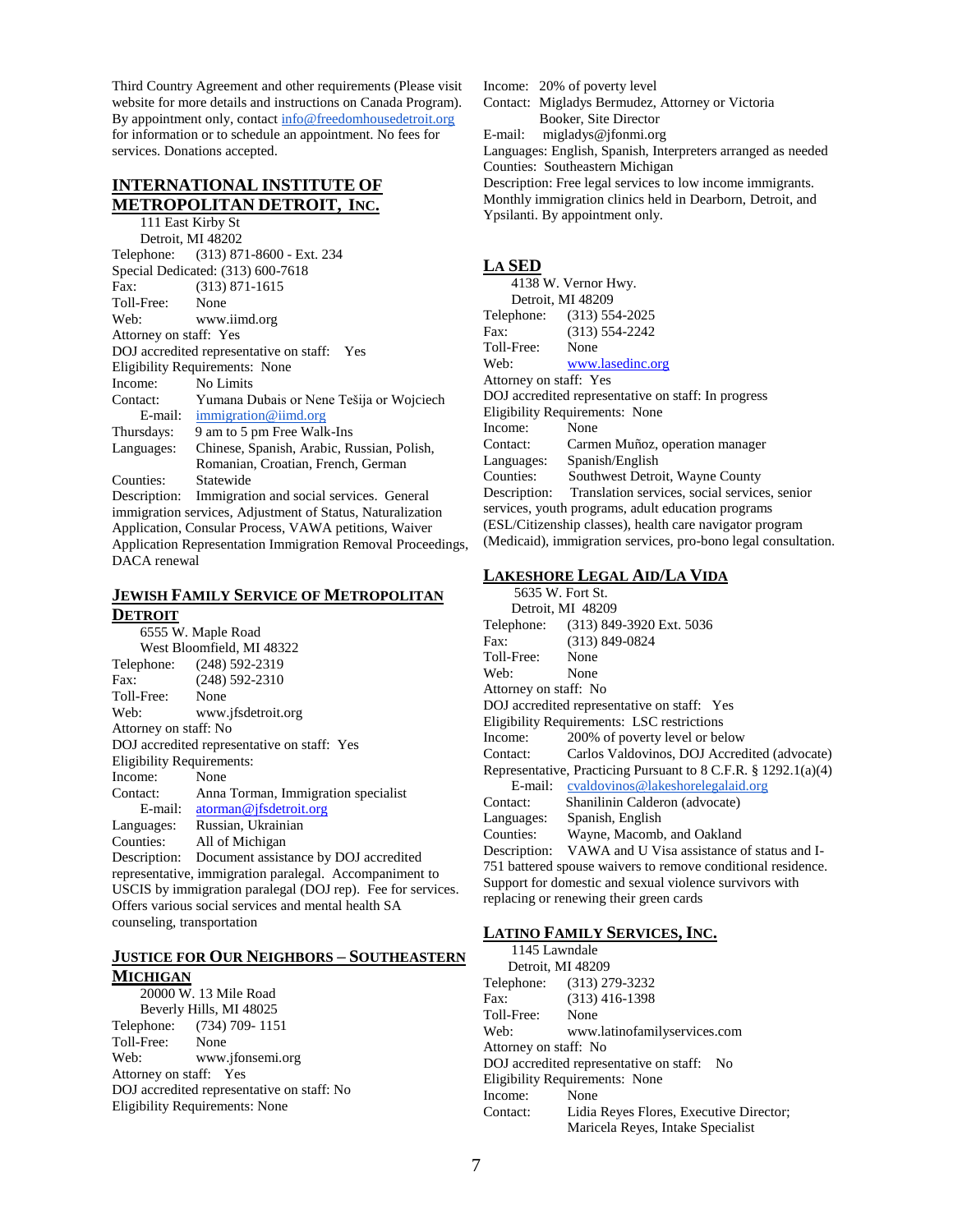E-mail: [LatinoFamilyServices1145@gmail.com](mailto:LatinoFamilyServices1145@gmail.com) Languages: Spanish Counties: Zip codes: 48210, 48209, 48216, 48217 Description: Parent and Youth at risk activities; English as a second language; Intake and referral; Administrative Legal services, Healthcare for the homeless; Veterans Assistance

#### **SAMARITAS NEW AMERICANS (REFUGEE SERVICES)**

2170 E. Big Beaver Rd. Ste. B Troy, MI 48083 Telephone: (248) 423-2790 Fax: (248) 519-5018 Toll-Free: None Web[: www.samaritas.org](http://www.samaritas.org/) Facebook[: https://www.facebook.com/IamSamaritas/](https://www.facebook.com/IamSamaritas/) <https://www.facebook.com/samaritasnewamericans/> Instagram[: https://www.instagram.com/wearesamaritas](https://www.instagram.com/wearesamaritas) Twitter: https://twitter.com/iamsamaritas Attorney on staff: No DOJ accredited representative on staff: Yes Eligibility Requirements: No criminal background or asylum Income: N/A Contacts: Mihaela Mitrofan, Program Manager E-mail: mmitr@samaritas.org Contacts: Vesna Cizmic, Program Manager E-mail: vcizm@samaritas.org Languages: Arabic, Assyrian, Chaldean, French, Korean, Kurdish, Nepali, Romanian, Serbo-Croatian, Swahili and Turkish Counties: Macomb, Oakland, Washtenaw, Wayne, Calhoun, Kent, Genesee Description: Resettlement and Integration, Job Training and Placement, English Language Training, School Impact, Immigration, Translation and Interpretation, Behavioral Health

Services, and Transportation.

Nominal fees for services. Donations Accepted.

# **MACOMB IMMIGRANT SERVICE CENTER**

**(MISC)** 16646 15 Mile Road Fraser, MI 48026 Telephone: (586) 484-9038 Fax: (586) 741-5413 Toll-Free: None Web: None Attorney on staff: No DOJ accredited representative on staff: Yes (1) Eligibility Requirements: Income: Contact: Emily A Diaz-Torres, Executive Director Languages: Spanish, English Counties: Macomb, St Clair, Lapeer counties and surrounding areas Description: Immigration services, citizenship classes, translations, interpretations, notary public services.

#### <span id="page-8-0"></span>**MICHIGAN UNITED (EAST)**

40405 Wesson St Detroit, MI 48210 Telephone: (248) 5094430 Fax: (313) 7824854 Toll-Free: None Web: [www.miunited.org](http://www.miunited.org/) Attorney on staff: No DOJ accredited representative on staff: Yes Eligibility Requirements: Income: Contact: Diego Bonesatti E-Mail: [diego@miunited.org](mailto:diego@miunited.org) Contact: Amanda Youssef E-Mail: [Amanda@miunited.org](mailto:Amanda@miunited.org) Phone: 313-433-6548 Languages: English, Spanish, Arabic Counties: Southeast Michigan Description: Naturalization, DACA, and consultations

#### **MICHIGAN UNITED (WEST)**

 1009 East Stockbridge Boulevard Suite 300 Kalamazoo, MI 49001 Telephone: (269) 350 7916 Toll-Free: 877 507 7774 ext. 705 Web: www.miunited.org Attorney on staff: No DOJ accredited representative on staff: Yes Eligibility Requirements: None Income: Contact: Alex Pulido E-Mail: [alex@miunited.org](mailto:alex@miunited.org) Languages: English, Spanish Counties: Southwest Michigan Description: Naturalization, DACA, DAPA, and consultations

#### **NATIONAL FEDERATION OF FILIPINO AMERICAN ASSOCIATIONS**

1875 Windwood Drive #102 Rochester Hills, MI 48307 Telephone: (586) 713-8261 Fax: None Toll-Free: None Web: None Attorney on staff: NO DOJ accredited representative on staff: No Eligibility Requirements: N/A Income: N/A Contact: Willie Dechavez Languages: English/Filipino Counties: N/A Description: Speaker's Bureau, volunteering, cultural immersion

#### **PIAST INSTITUTE**

11633 Joseph Campau Street Hamtramck, MI 48212 Telephone: (313) 733-4535 or (248) 760-7529 Or: (248) 366-7328 Toll-Free: None Fax: (248) 671-0386 Attorney on staff: No DOJ accredited representative on staff: Yes (2) Eligibility Requirements: None Income: N/A Contact: Sandy Porter or Dawn MarLett Languages: Polish, English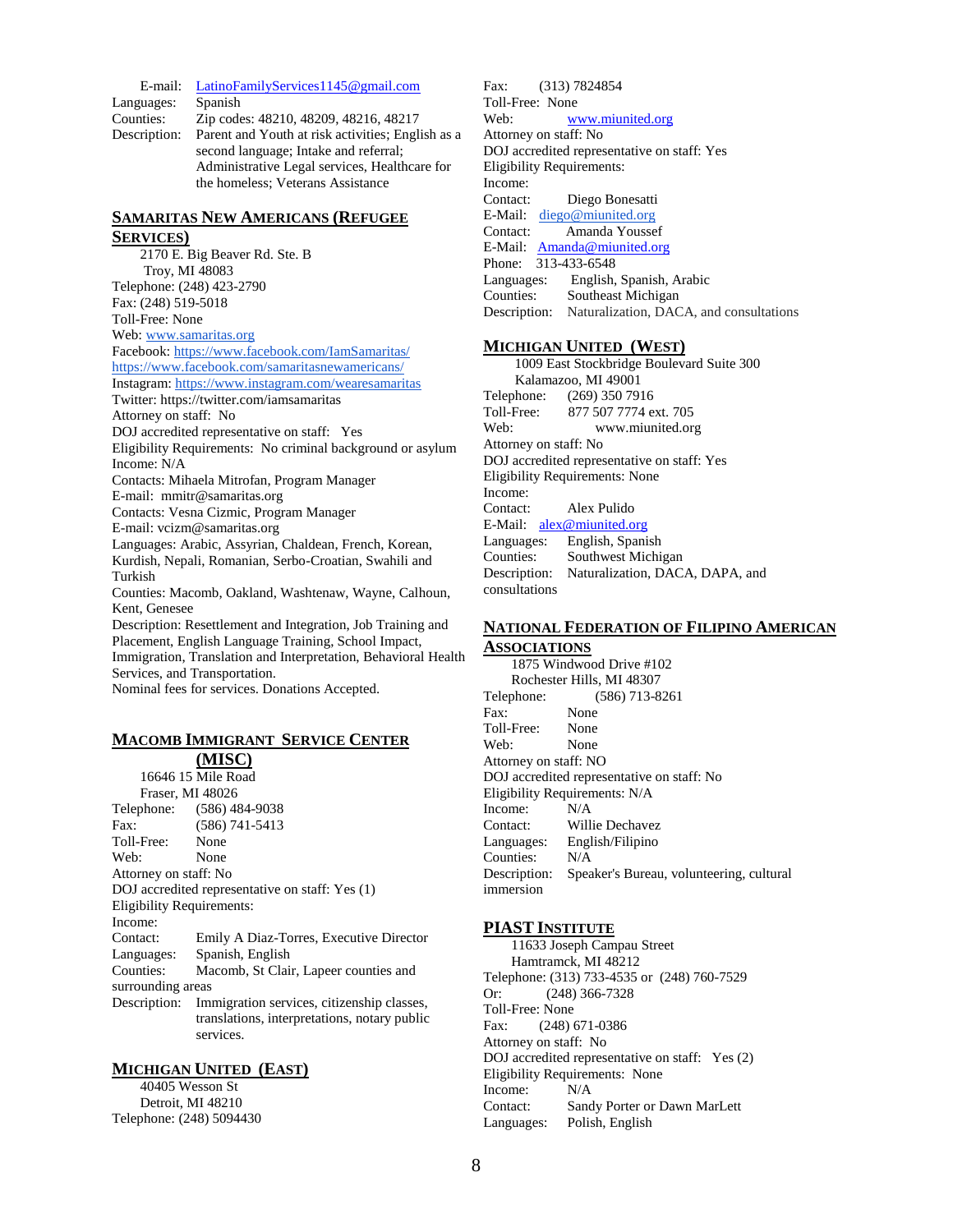Counties: Services all communities, Statewide, all USA Description: Family immigration cases. Citizenship. Asylum, VAWA, U Visas. Assists with language and communication problems within the community. Nominal fee or Pro Bono. H-B Visas, H-1 Visas, H-3 Visas.

#### <span id="page-9-0"></span>**RESTAURANT OPPORTUNITIES CENTER OF MICHIGAN (ROC-MICHIGAN)**

311 East Grand River Avenue Detroit, MI 48226 Telephone: (313) 962-5020 Fax: (313) 962-5021 Toll-Free: None Web: www.rocunited.org Attorney on staff: Yes (accessible) DOJ accredited representative on staff: No Eligibility Requirements: current or former restaurant worker Income: None Contact: Dr. Alicia Farris E-mail: [alicia@rocunited.org](mailto:alicia@rocunited.org) Languages: Spanish & Arabic Counties: Wayne, Oakland, Macomb, and Washtenaw counties

Description: Offers free training and workforce development programs for restaurant workers, including ESL classes, as well as fine dining server and bartending classes. Offer free resume and job search assistance, as well as legal referrals to pro bono attorneys on employment-related matters for restaurant workers.

#### **SISTERS OF MERCY**

29000 W. Eleven Mile Rd Farmington Hills, MI 48336 Telephone: (248) 476-8000 Fax: (248) 476-4222 Toll-Free: None Attorney on staff: No DOJ accredited representative on staff: No Eligibility Requirements: None Income: N/A Contact: Sr. Karen Donahue, RSM E-mail: [kdonahue@mercywmw.org](mailto:kdonahue@mercywmw.org) Languages: English Description: Pastoral support to detained immigrants, immigration advocacy.

#### **SOUTH ASIAN AMERICAN VOICES FOR IMPACT (SAAVI)**

| P.O. Box 4664  |                                          |
|----------------|------------------------------------------|
| Troy, MI 48099 |                                          |
|                | Telephone: (248) 722-0020                |
| Fax:           | N/A                                      |
| Toll-Free:     | None                                     |
| Web:           | http://www.saa-vi.org/                   |
| Contact:       | Chandru Acharya                          |
| Languages:     | English, Hindi, Urdu, Marathi, Gujarati, |
|                | Kannada, Punjabi, Konkani                |
| Description:   | Naturalization                           |

# **SOUTHWEST DETROIT IMMIGRANT AND REFUGEE CENTER (SWIRC)**

17375 Harper Ave, Suite 24124

|                                                                 | Detroit, MI 48224                                        |  |
|-----------------------------------------------------------------|----------------------------------------------------------|--|
|                                                                 | Telephone: (313) 437-1550                                |  |
| Fax:                                                            | $(313) 881 - 2903$                                       |  |
| Toll-Free:                                                      | None                                                     |  |
| Web:                                                            | www.detimmigrantcenter.com                               |  |
| Attorney on staff: Yes                                          |                                                          |  |
|                                                                 | Eligibility Requirements: None                           |  |
| Income:                                                         | N/A                                                      |  |
| Contact:                                                        | Kevin Piecuch                                            |  |
|                                                                 | E-mail: kevin@detimmigrantcenter.com                     |  |
|                                                                 | Languages: English, Spanish                              |  |
|                                                                 | Description: SWIRC provides free and low-cost legal      |  |
|                                                                 | services to immigrants, refugees and persons from        |  |
|                                                                 | disadvantaged communities throughout southeast Michigan. |  |
| Sponsors three, weekly free legal clinics (Pontiac, SW Detroit, |                                                          |  |
| eastside Detroit). Immigration cases handled include visa       |                                                          |  |

applications, removal defense (including incarcerated persons), adjustment of status, and other cases. Also accepts wide range of civil, family, criminal and probate cases.

#### **UNIVERSITY OF DETROIT MERCY SCHOOL OF LAW - IMMIGRATION LAW CLINIC**

Office Location: George J. Asher Law Clinic Center 585 E. Larned St. Detroit, MI 48226 Telephone: (313) 596-0262 Fax: (313) 596-0280 Toll-Free: None Web: <http://www.law.udmercy.edu/index.php/academics1/clinics> Attorney on staff: Yes DOJ accredited representative on staff: No Eligibility Requirements: N/A Income: 125% of federal poverty level Contact: Alex Vernon. Assistant Professor and Director, of Immigration Law Clinic Languages: Spanish, Arabic, Chaldean, Russian, Albanian, and French Counties: All of Michigan Description: Wide range representation, from forms processing to 6th Circuit Court of Appeals in deportation and exclusion proceedings. Provides advice and referrals; asylum; immigrant and non-immigrant visas; family-based applications; handles appeals of immigration cases; conducts community education and training. Does not represent clients with criminal convictions. *Mercado hours:* Thursday 1-7pm at 2856 Bagley, Detroit, MI 48209. Administrative Relief? Yes

#### <span id="page-9-1"></span>**WAYNE STATE UNIVERSITY LAW SCHOOL - ASYLUM & IMMIGRATION LAW CLINIC**

471 W. Palmer Avenue Detroit, MI 48202 Telephone: (313) 577-0686 Fax: (313) 577-9016 Web: http://law.wayne.edu/academics/immigration-clinic.php Attorney on staff: Yes DOJ accredited representative on staff: No Eligibility Requirements: Indigent/low income Income: 125% federal poverty line or case by case<br>Contact: Sabrina Balgamwalla, Director/Assistant Sabrina Balgamwalla, Director/Assistant Professor Language: None on staff but will find interpreters (including French, Spanish, Arabic & African languages)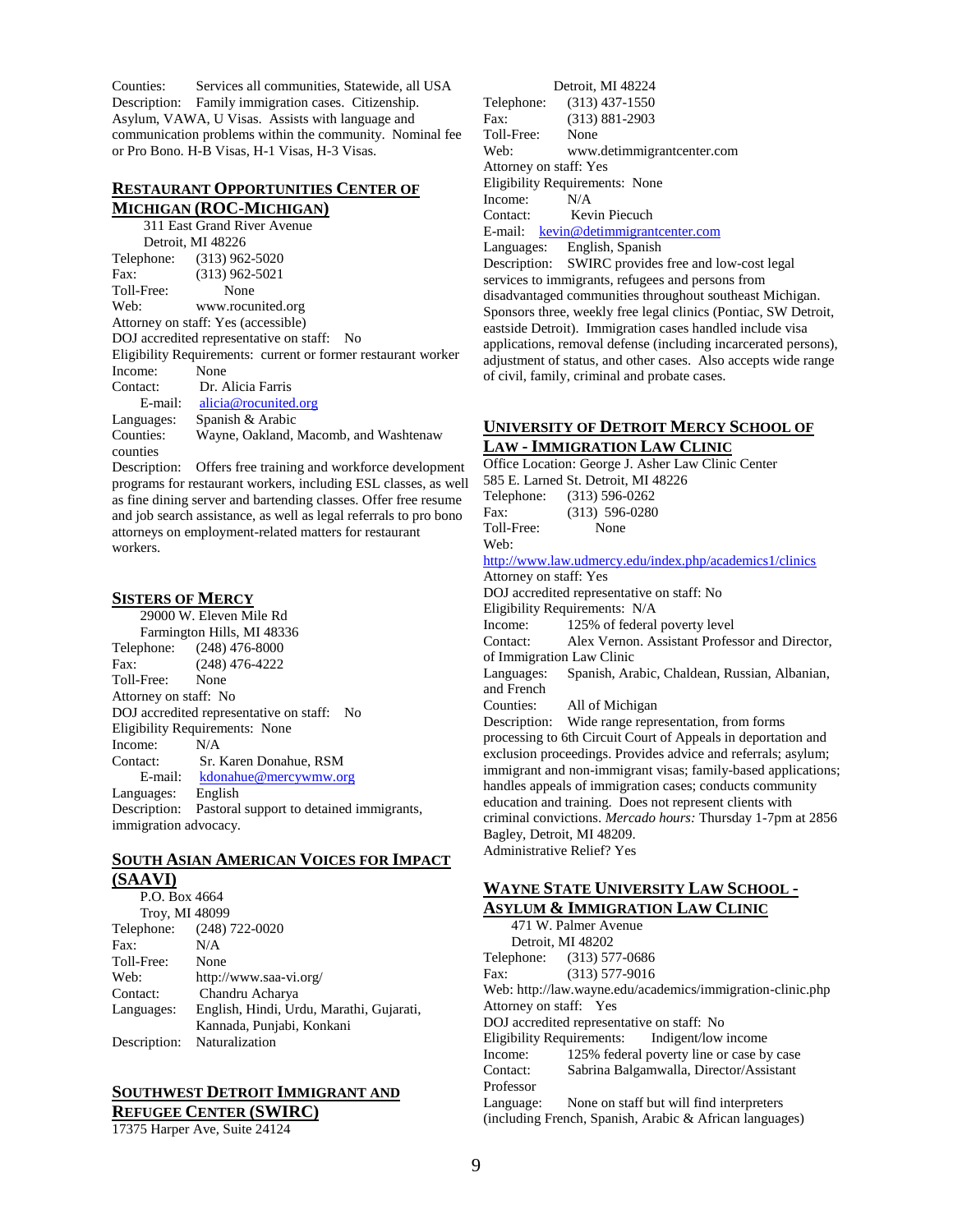#### Counties: MI

Description: Student law clinic- Asylum, T Visas, removal defense, bond. Will consider detained cases as resources permit. Representation provided by law students under the supervision of a licensed attorney. Open for new cases prior to the start of each semester (August for Fall semester, December for Winter semester); will contact MIRC if additional space becomes available during the semester.

#### <span id="page-10-0"></span>**THE WELCOME MAT**

111 E. Kirby St Detroit, MI 48202 Telephone: (313) 871-8600 Fax: (313) 871-1651 Web: http://www.welcomematdetroit.org/ Attorney on staff: No DOJ accredited representative on staff: No Eligibility Requirements: None Income: None Contact: Mary Lane, Project Director Email: Mary@globaldetroit.com Language: N/A Counties: N/A Description: Online inventory of immigrant services, networking, collaboration, capacity building, grants.

# <span id="page-10-1"></span>**FLINT**

#### <span id="page-10-2"></span>**INTERNATIONAL AFFAIRS CENTER**

GCCARD Building 601 N. Saginaw St., Suite 1B Flint, MI 48502 Telephone: (810) 762-4989 Fax: (810) 762-4979 Toll-Free: None Web: www.internationalaffairscenter.com Attorney on staff: Yes DOJ accredited representative on staff: Yes Eligibility Requirements: N/A Income: N/A Contact: Alexander Isaac, President Languages: English, Arabic, Spanish, French, Russian Counties: Mainly mid-Michigan Description: Immigration and language services

# <span id="page-10-3"></span>**GRAND RAPIDS AREA**

#### <span id="page-10-4"></span>**ACSET- LATIN AMERICAN SERVICES**

121 Franklin St SE, Suite 110 Grand Rapids, MI 49507 Telephone: (616) 336-4000 Fax: (616) 336-4004 Toll-Free: None Web: www.acset.org Attorney on staff: No DOJ accredited representative on staff: No Eligibility Requirements: Vary depending on program or funding source

Income: Vary Contact: Ramona Alvarez, Community Services Specialist

E-mail ralvarez@acset.org Languages: Spanish/English

Counties: Kent

Description: "Safe space" for immigrants where resources are provided such as; emergency needs assistance (housing, utilities, food etc.) Distribution of TEFAP and CSFP (food), city of GR refuse bags, weatherization, and services to seniors including outreach transportation, ESL classes, health education classes, migrant program to address emergency needs, tax preparation, home delivered and congregated Latino meals.

#### <span id="page-10-5"></span>**ARBOR CIRCLE SERVICES FOR CHILDREN AND FAMILIES/ KSSN**

1101 Ball NE Grand Rapids, MI 49503 Southwest Community Campus/GR Public School 801 Oakland SW Grand Rapids, MI 49503 Burton School/GR Public School 2133 Buchanan Ave SW Grand Rapids, MI 49507 Telephone: (616) 456-6571 (Arbor Circle Services) Cellphone: (616) 389-7340 (Kathy Siegenthaler L.) Attorney on staff: No DOJ accredited representative on staff: No Eligibility Requirements: Family member (child/parent) with mental health needs, and in the community or a school in the community Income: Sliding Scale Contact: Kathy Siegenthaler L., LMSW, Clinician based in Southwest Community Campus school; Rina Paniagua (Burton School) Email: ksiegenthaler@arborcircle.org, rpaniagua@arborcircle.org Languages: Spanish, English Counties: Kent Description: Provide referrals to immigration advocacy resources and mental health, counseling interventions to address immigration issues among others in school community & problem solve best responses. Many culturally competent bilingual services providers are available here.

#### <span id="page-10-6"></span>**BETHEL ASSEMBLY OF GOD**

832 Grandville Avenue SW Grand Rapids, MI 49503 Telephone: (616) 245-1658 Fax: (616) 245-1658 (call first) Toll-Free: None Attorney on staff: No DOJ accredited representative on staff: No Eligibility Requirements: None Income: None Contact: Pastor John A. Vega or Sam Butler E-mail sambuttler@wcg.org Languages: Spanish Counties: Kent Description: English as a second language program.

#### <span id="page-10-7"></span>**OFFICE OF CONGRESSMAN BILL HUIZENGA**

Grandville District Office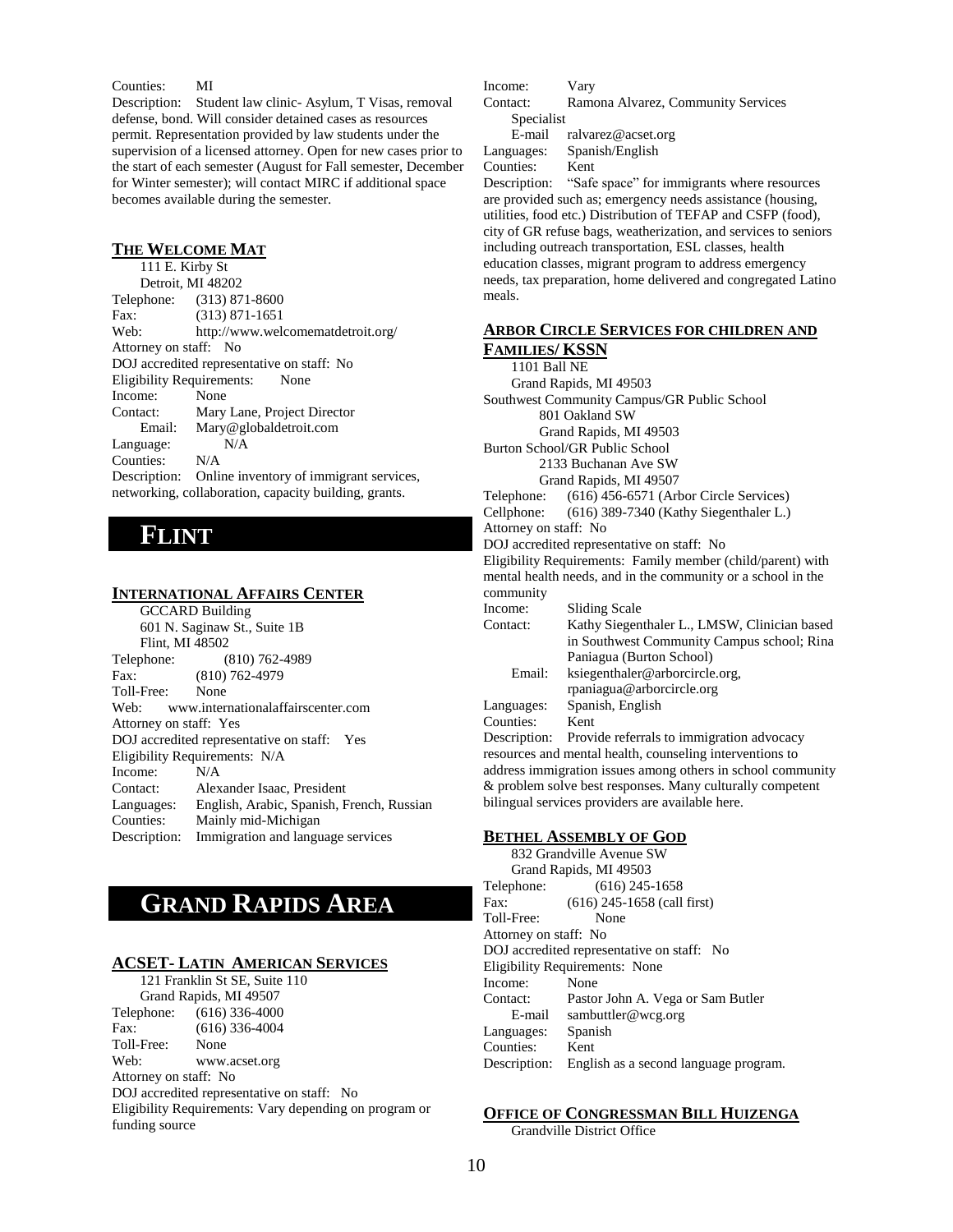4555 Wilson Avenue SW Suite 3, Grandville MI 49418 Telephone: (616) 570-0917 Fax: (616) 570-0934 Toll-Free: None Attorney on staff: No DOJ accredited representative on staff: No Eligibility Requirements: None Income: None Contact: Beatriz Mancilla Email: beatriz.mancilla@mail.house.gov Languages: Spanish Counties: 2<sup>nd</sup> Congressional District: Lake, Oceana, Newaygo, Muskegon, and Ottawa in their entirety and portions of Allegan, Kent, and Mason Counties. Description: Performs inquiries on cases that are currently pending with U.S. Citizenship and Immigration Services, Department of Homeland Security, and the Department of State. Limited to

#### <span id="page-11-0"></span>**HISPANIC CENTER OF WESTERN MICHIGAN**

Legislative updates, referrals.

residents of the Congressman's district.

1204 Grandville Avenue SW Grand Rapids, MI 495034920 Telephone: (616) 7420200 Fax: (616) 7420205 Toll-Free: None Web: www.hispanic-center.org Attorney on staff: No DOJ accredited representative on staff: In progress Eligibility Requirements: None Income: At or below 200% of poverty level Contact: Deisy Madrigal dmadrigal@hispanic-center.org Languages: Spanish, English Counties: Serves Grand Rapids and outlying areas Description: Provides assistance with general immigration forms, processing and referrals. Advocacy services for access to local emergency support services. Communication with foreign consulates, statewide partner agency referrals & follow up, funeral arrangements in foreign countries, Assistance in finding missing adults & children.

#### <span id="page-11-1"></span>**IMMIGRANT CONNECTION AT CITY LIFE CHURCH**

Physical: 574 S Division Ave Grand Rapids, MI 49503 Mailing: PO Box 1413 Grand Rapids, MI 49501 Telephone: [\(616\)260-1477](about:blank) Web: [www.citylifeonline.net/immigrant-connection](http://www.citylifeonline.net/immigrant-connection) Attorney on staff: N/A DOJ Accredited Representative on Staff: Yes Eligibility Requirements: None Income: 200% of poverty level Contact: Katie White Email: [katie@citylifeonline.net](mailto:katie@citylifeonline.net) Languages: Spanish County: Kent

Description: Low-cost immigration legal services, citizenship preparation classes and community education. IC only accepts new clients after a consultation. All consultations are by appointment.

#### <span id="page-11-2"></span>**IMMIGRATION LEGAL SERVICES**

Diocese of Grand Rapids 213 Sheldon Blvd. SE Grand Rapids, MI 49503 Telephone: (616) 551-4746 Fax: (616) 514-6061 Attorneys on Staff: Yes DOJ accredited representative on staff: No Eligibility requirements: Cases in front of USCIS only, no court representation Income: At or below 200% of poverty level Contact: Carola Carassa (616) 551- 4746; Director Rebecca Lair Languages: Spanish Description: ILS accepts new clients only after a consultation. Consultations are held at our office. Call us for a consultation appointment. If it is determined by ILS staff that we can help the prospective client, we will provide that person with a list of documents required for the submission of their

#### <span id="page-11-3"></span>**JUSTICE FOR OUR NEIGHBORS – WEST MICHIGAN**

application/petition and appointment for follow-up.

#### Physical: 207 E. Fulton St. Grand Rapids, MI 49503 Mailing: 227 E. Fulton St. Grand Rapids, MI 49503 Telephone: (616) 301-7461 Fax: (616) 451-4893 Toll-Free: None Web: www.jfonwestmichigan.org Attorney on staff: Yes DOJ accredited representative on staff: No Eligibility Requirements: None Income: 200% of poverty level Contact: Liz Balck E-mail l.balck@jfonwestmichigan.org Legal Assistant: Esmeralda Gonzalez Languages: Spanish; Interpreters can be arranged as needed Counties: Kent Description: Free legal services to low income immigrants; non-profit monthly immigration clinic held in Grand Rapids, Holland, and Traverse City

#### <span id="page-11-4"></span>**LEGAL AID OF WESTERN MICHIGAN - GRAND RAPIDS**

| 400 Cornerstone Building          |                                                    |  |
|-----------------------------------|----------------------------------------------------|--|
| 89 Ionia NW 4 <sup>th</sup> Floor |                                                    |  |
|                                   | Grand Rapids, MI 49503                             |  |
| Telephone:                        | $(616) 774 - 0672$                                 |  |
| Fax:                              | $(616) 774 - 2412$                                 |  |
|                                   | Toll-free: (800) 442-2777                          |  |
| Web:                              | www.legalaidwestmich.org                           |  |
| Attorney on staff: Yes            |                                                    |  |
|                                   | DOJ accredited representative on staff: No         |  |
| Eligibility:                      | <b>LSC</b> Restrictions                            |  |
| Income:                           | 125% of poverty level $\sim$ some exceptions up to |  |
|                                   | 200%                                               |  |
| Contact:                          | Juan Salazar, Executive Director                   |  |
| E-mail:                           | isalazar @ legalaidwestmich.net                    |  |
| Languages:                        | Spanish, Will arrange for translators for other    |  |
|                                   | languages.                                         |  |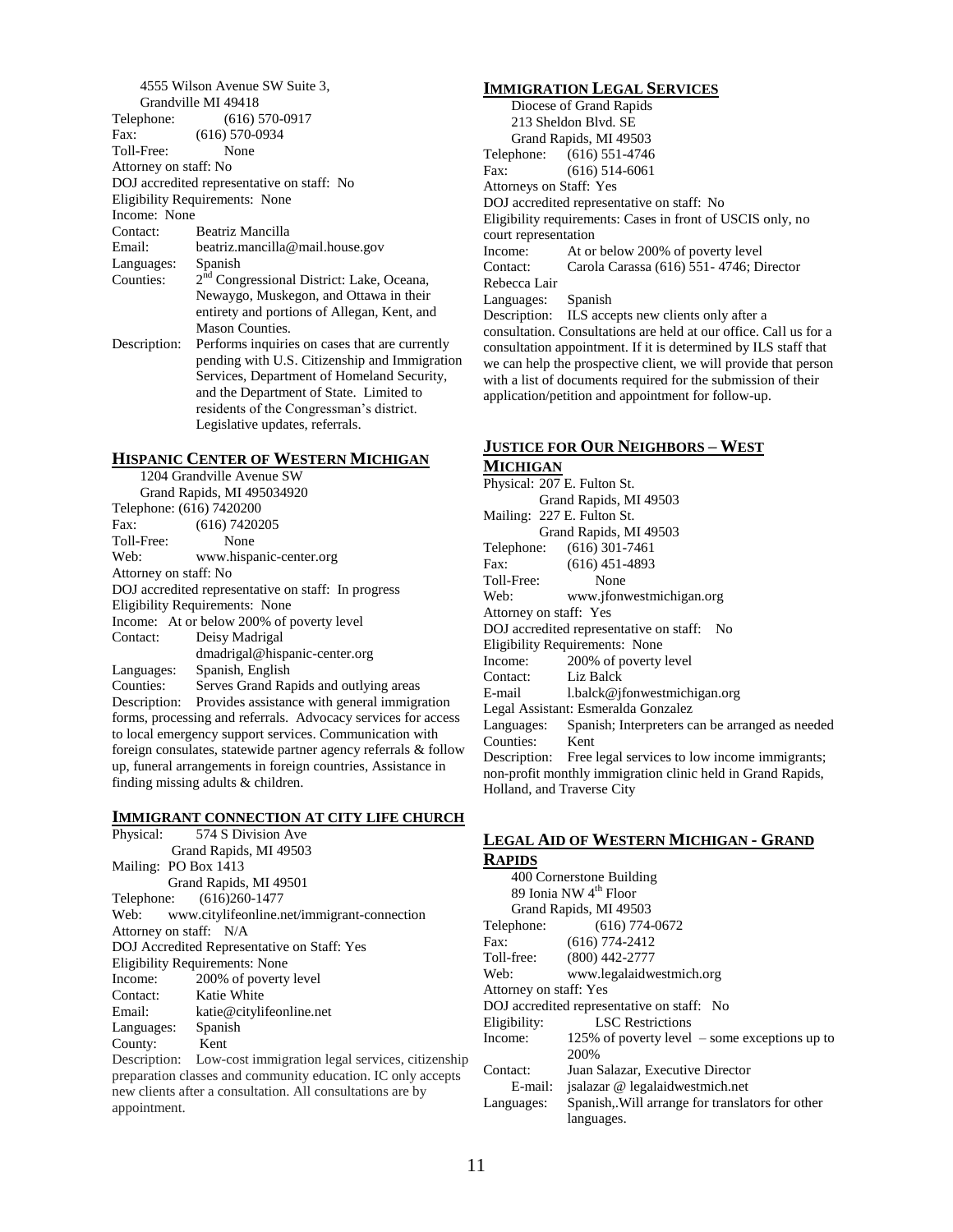Counties: 17 counties in Western Michigan Description: Some VAWA petitions Civil legal services: domestic violence, family law, disability, housing, public benefits, consumer law, Medicaid. No fees.

#### <span id="page-12-0"></span>**LEMKIN HOUSE**

817 Livingston Ave, NE Grand Rapids, MI 49503 Telephone: (269) 599-6951 Fax: (269) 388-8118 Toll- Free: None Attorney on staff: Yes DOJ accredited representative on staff: No Eligibility Requirements: Asylum Seekers and Families Income: N/A Contact: Maia Justine Storm, Executive Director E-mail: info@lemkinhouse.org Languages: Spanish, French, Kinya-rwanda Counties: Michigan Description: Shelter and support- physical, legal, social and spiritual- for those people in west Michigan who are seeking asylum in the U.S. Lemkin House is a  $501(c)(3)$  organization and is a unit residence.

#### <span id="page-12-1"></span>**LUTHERAN SOCIAL SERVICES OF MICHIGAN (GRANDVILLE)**

2976 Ivanrest, Ste #105 Grandville, MI 49618 Telephone: (616) 532-8286 Fax: (616) 532-8919 Toll-Free: None Web: www.lssm.org Attorney on staff: No DOJ accredited representative on staff: No Eligibility Requirements: N/A Income: N/A Contact: Christopher Cavanaugh E-mail: Languages: Spanish Counties: Kent, Ottawa Description: Adjustment of status, petitions for relatives, consulting, citizenship, EAD's for refugee clients

#### **MIGRANT LEGAL AID**

Consumer.

|                        | 1104 Fuller Ave NE                                        |
|------------------------|-----------------------------------------------------------|
|                        | Grand Rapids, MI 49503-1371                               |
| Telephone:             | $(616)$ 454-5055                                          |
| Toll-Free:             | 1-800-418-3390                                            |
| Fax:                   | $(616)$ 454-7022                                          |
| Web:                   | www.migrantlegalaid.com                                   |
| Attorney on staff: Yes |                                                           |
|                        | DOJ accredited representative on staff: No                |
|                        | Eligibility Requirements: Farmworkers                     |
| Income:                | 125% of poverty level                                     |
| Contact:               | <b>Intake Attorney</b>                                    |
| Languages: Spanish     |                                                           |
| Counties:              | Serves farm and indigenous workers in all of              |
|                        | Michigan.                                                 |
|                        | Description: Provides farm workers advice and referrals;  |
|                        | community education and training; Civil legal assistance: |

Employment, Public Benefits, Unemployment, Housing,

<span id="page-12-2"></span>**OCEANA HISPANIC CENTER**

| 11 Washington Street                                            |                                                          |  |
|-----------------------------------------------------------------|----------------------------------------------------------|--|
| Hart, MI 49420                                                  |                                                          |  |
| Telephone:                                                      | $(231)$ 735-9650                                         |  |
|                                                                 | Or (231) 742-8062                                        |  |
| Web:                                                            | www.oceanahispaniccenter.org/                            |  |
| Attorney on staff: No                                           |                                                          |  |
| DOJ accredited representative on staff: No                      |                                                          |  |
| Eligibility Requirements: N/A                                   |                                                          |  |
| Income:                                                         | N/A                                                      |  |
| Contact:                                                        | Damian Omness, Director                                  |  |
|                                                                 | Penny Burillo, Board Secretary                           |  |
|                                                                 | Languages: Spanish/English                               |  |
| Counties: Oceana                                                |                                                          |  |
|                                                                 | Description: ESL, Spanish classes, Publish the newspaper |  |
| "El Puente," computer classes, translations, transportation to  |                                                          |  |
| Mexican Consulate, Court translation, assistance in filling out |                                                          |  |
| documents, advocacy.                                            |                                                          |  |

#### <span id="page-12-3"></span>**WORD ~ESL**

2023 E Fulton St Grand Rapids, MI 49503 Telephone: (616) 454-4874 Toll-Free: none Fax: none Web: www.grdominicans.org/our-ministry/sponsoredministries/literacy-word Attorney on staff: No DOJ accredited representative on staff: No Eligibility Requirements: 18 years of age Income: none Contact: Carmen Rostar (O.P.) Director Email: scresl@att.net Languages: Spanish/English Counties: Kent County Description: Adult ESL, one-on-one English tutoring and Citizenship classes.

# <span id="page-12-4"></span>**HOLLAND**

#### <span id="page-12-5"></span>**LIGHTHOUSE IMMIGRANT ADVOCATES**

| 610 Butternut Drive Suite 100                                    |                                                      |
|------------------------------------------------------------------|------------------------------------------------------|
| Holland, MI 49424                                                |                                                      |
|                                                                  | Telephone: (616) 298-8984                            |
| Fax:                                                             | N/A                                                  |
| Toll-free:                                                       | None                                                 |
| Web:                                                             | https://lighthouseimmigrantadvocates.com/            |
| Attorney on staff: Yes                                           |                                                      |
| DOJ accredited representative on staff: No                       |                                                      |
| <b>Eligibility Requirements:</b>                                 |                                                      |
|                                                                  | Income: 200% Poverty Guide Line                      |
|                                                                  | Contact: Director: Sarah Yore-Van Oosterhout, ESO.   |
| Languages: Spanish                                               |                                                      |
|                                                                  | Counties: West Michigan                              |
|                                                                  | Description: Asylum, Refugee services, VAWA, U-Visa, |
| DACA, TPS, Special Immigrant Juvenile Status, Citizenship,       |                                                      |
| Green card renewals, Consular processing, Passports, Travel      |                                                      |
| permits, Consular reports of birth abroad, Family-based          |                                                      |
| petitions and adjustments, General immigration services New      |                                                      |
| clients accepted only after initial consultation held on walk in |                                                      |
| basis on Tuesdays 9am-6pm. Consultation fee \$30.                |                                                      |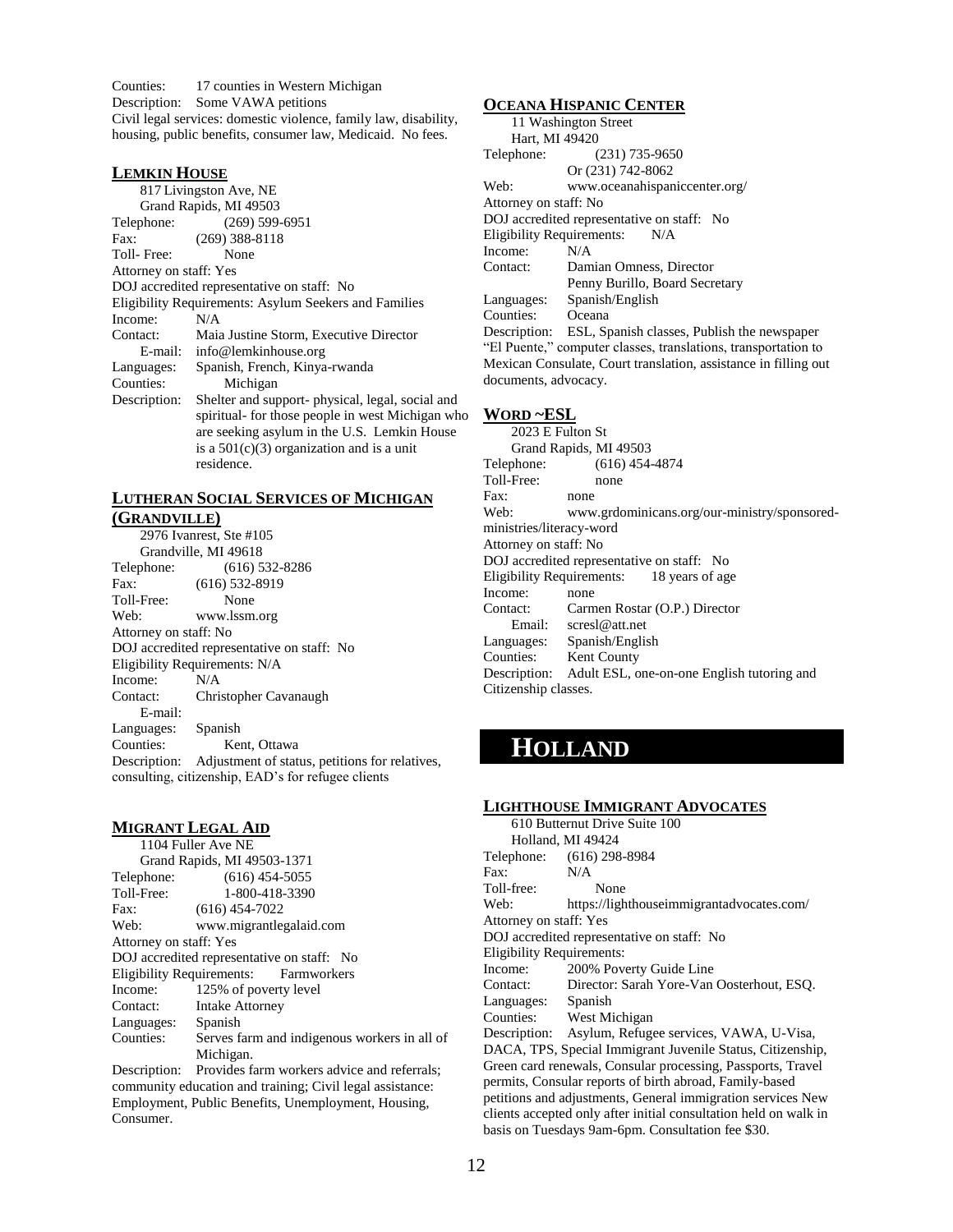#### <span id="page-13-0"></span>**LATIN AMERICANS UNITED FOR PROGRESS**

| P.O Box 1384                                                 |                                                              |
|--------------------------------------------------------------|--------------------------------------------------------------|
|                                                              | Holland, MI 49423-1384                                       |
|                                                              | Telephone: (616) 392-5058                                    |
| Fax:                                                         | N/A                                                          |
| Toll-free:                                                   | None                                                         |
| Web:                                                         | www.laupholland.org                                          |
| Attorney on staff: No                                        |                                                              |
|                                                              | DOJ accredited representative on staff: No                   |
| Eligibility Requirements: 200% Poverty Guide Line            |                                                              |
| Income:                                                      | 200% Poverty Guide Line                                      |
| Contact:                                                     | Director: Lena Del Real                                      |
| Languages: Spanish                                           |                                                              |
|                                                              | Counties: West Michigan                                      |
|                                                              | Description: Translation, ESL, GED, Job searches, Computer   |
|                                                              | Classes, Family Based immigration and other limited civil    |
|                                                              | legal services for the poor. New clients accepted only after |
| initial consultation held on walk in basis on Tuesdays 12pm- |                                                              |

# <span id="page-13-1"></span>**KALAMAZOO**

6pm

#### <span id="page-13-2"></span>**DIOCESE OF KALAMAZOO IMMIGRATION ASSISTANCE PROGRAM**

|                        | 215 N. Westnedge Ave.                                                                                                                                                                                                                               |
|------------------------|-----------------------------------------------------------------------------------------------------------------------------------------------------------------------------------------------------------------------------------------------------|
|                        | Kalamazoo, MI 49007                                                                                                                                                                                                                                 |
|                        | Telephone: (269) 385-1019                                                                                                                                                                                                                           |
| $\text{Fax}$ :         | $(269)$ 903-0136                                                                                                                                                                                                                                    |
| Toll-Free:             | None                                                                                                                                                                                                                                                |
| Web:                   | www.dioceseofkalamazoo.org                                                                                                                                                                                                                          |
| Attorney on staff: Yes |                                                                                                                                                                                                                                                     |
|                        | DOJ accredited representative on staff: No                                                                                                                                                                                                          |
|                        | Eligibility Requirements: Must reside in one of the counties                                                                                                                                                                                        |
|                        | listed below.                                                                                                                                                                                                                                       |
| Income:                | 200% of poverty level                                                                                                                                                                                                                               |
| Contacts:              | Maura Hagen, Program Manager;                                                                                                                                                                                                                       |
|                        | Karina Mazei, Program Assistant                                                                                                                                                                                                                     |
| E-mail:                | mhagen@dioceseofkalamazoo.org                                                                                                                                                                                                                       |
| Languages:             | Spanish                                                                                                                                                                                                                                             |
| Counties:              | Allegan, Barry, Berrien, Branch, Calhoun, Cass,                                                                                                                                                                                                     |
|                        | Kalamazoo, St. Joseph, Van Buren                                                                                                                                                                                                                    |
| Description:           | Provides information and referrals; family-based<br>applications; citizenship applications; TPS,<br>VAWA, U-Visas; community education and<br>training. Consultation fee: $$30$ per case / $$75$<br>max per family. Fee schedule for other services |
|                        |                                                                                                                                                                                                                                                     |

#### <span id="page-13-3"></span>**FARMWORKER LEGAL SERVICES**

| 3030 S. 9 <sup>th</sup> St., Suite 1A                       |                                                             |
|-------------------------------------------------------------|-------------------------------------------------------------|
| Kalamazoo, MI 49009                                         |                                                             |
|                                                             | Telephone: (269) 492-7190                                   |
|                                                             | Toll free: (800) 9684046                                    |
| Fax:                                                        | $(269)$ 492-7198                                            |
|                                                             | Web: www.FarmworkerLaw.org                                  |
| Attorney on staff: Yes                                      |                                                             |
| DOJ accredited representative on staff: No                  |                                                             |
|                                                             | Eligibility Requirements: Migrant and seasonal farmworkers. |
|                                                             | <b>LSC</b> Restrictions.                                    |
| Income:                                                     | 125% of poverty level $\sim$ some exceptions up to          |
|                                                             | 200%                                                        |
| Contact:                                                    | Kara Saba                                                   |
|                                                             | E-mail: fls@lsscm.org                                       |
| Languages:                                                  | Spanish speakers on staff, interpreters can be.             |
| arranged                                                    |                                                             |
| Counties:                                                   | Serves all Michigan counties                                |
|                                                             | Description: Immigration Services: assists farmworkers in   |
| some family-based & VAWA petitions; completion of           |                                                             |
| immigration forms; provides advice and referrals; community |                                                             |
|                                                             | education. Forms processing limited to currently migrating  |
| farmworkers. No fees.                                       |                                                             |
| Civil legal services: Employment, Public Benefits, Housing. |                                                             |
| No criminal cases.                                          |                                                             |
|                                                             |                                                             |

#### **JUSTICE FOR OUR NEIGHBORS- KALAMAZOO**

212 S. Park Street Kalamazoo, MI 49007 Telephone: 269-743-2501 Toll free: None Fax: Available, please call Web: jfonmi.org Attorney on staff: Yes DOJ accredited representative on staff: No Eligibility Requirements: None Income: None Contact: Kathy Purnell, Attorney; Coral Cervantes, Legal Assistant E-mail: kpurnell@jfonmi.org, kzoo\_assist@jfonwestmichigan.org

Languages: Spanish

Counties: Primarily Southwest Michigan Counties

Description: JFON Kalamazoo offers a variety of free legal services by appointment only. Services include assistance with family petitions, adjustment of status, naturalization, asylum applications, representation in immigration court, religious worker visas, T visas for victims of trafficking, temporary protective status, DACA, selfpetition under the Violence Against Women Act, and U visas for victims of serious crimes. JFON also engages in advocacy for immigrants' rights and offers community education.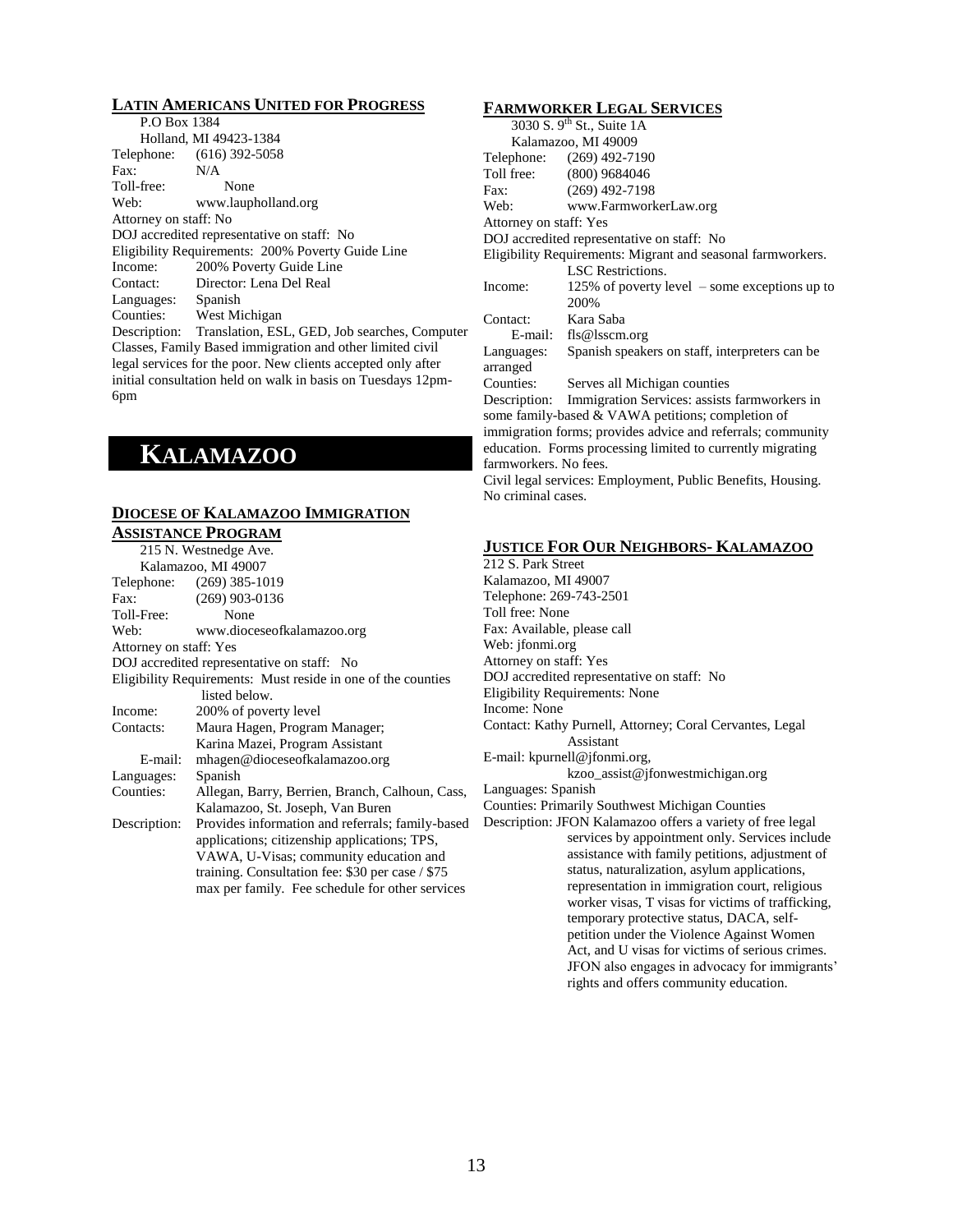#### <span id="page-14-0"></span>**OFFICE OF CONGRESSMAN FRED UPTON**

Kalamazoo District Office 157 S. Kalamazoo Mall, Suite 180 Kalamazoo, MI 49007 Telephone: (269) 385-0039 Fax: (269) 385-2888 Toll-Free: None Attorney on staff: No DOJ accredited representative on staff: No Eligibility Requirements: None Contact: Nivia Marquis E-mail: N/A Languages: Spanish Counties:  $6<sup>th</sup>$  Congressional District: Berrien, Cass, St. Joseph, Kalamazoo, Van Buren, and southern Allegan Counties. Description: Performs inquiries on cases that are currently pending with USCIS, Department of Homeland Security, and

the Department of State. Limited to residents of the Congressman's district. Legislative updates, referrals.

#### **YWCA KALAMAZOO**

Address: 353 E. Michigan Avenue, Kalamazoo, MI 49007 Telephone: YWCA Kalamazoo Anti-Trafficking hotline: 269.385.2869 | Business line: 269.345.5595 Fax: 269.290.7090 Attorney on staff: Jessica Glynn DOJ accredited representative on staff: not sure Eligibility Requirements: individual seeking services must call hotline Contact: YWCA Kalamazoo Anti-Trafficking hotline: 269.385.2869 Attorney E-mail: jglynn@ywcakalamazoo.org Languages: English and Spanish, can get interpreters for other languages

Counties: all in Michigan

Description: supports survivors of human trafficking from their emergency-immediate needs to future safety plans. YWCA Kalamazoo is this only provider of comprehensive services for both sex and labor trafficking survivors, including men, women, and gender non-conforming people in the State of Michigan. Program components include case management, shelter, therapeutic services, Sexual Assault Nurse Exams, and legal advocacy and services

# <span id="page-14-1"></span>**LANSING**

#### <span id="page-14-2"></span>**LUTHERAN SOCIAL SERVICES OF MICHIGAN/REFUGEE FOSTER CARE PROGRAM**

#### **(LANSING)**

801 S. Waverly Rd. Suite 202 Lansing, MI 48917 Telephone: (517) 321-7663 Fax: (517) 321-8247 Toll-Free: None Web: www.lssm.org Attorney on staff: No DOJ accredited representative on staff: No Eligibility Requirements: ORR determined eligibility- refugee, asylum, trafficking, Cuban/Haitian immigrants and unaccompanied minors under 18. Income: N/A Contact: Diane Baird, Program Manager-Refugee Foster Care E-mail: dbair@lssm.org Languages: English, Spanish, Burmese, and Chin. Counties: Greater Lansing Area Description: Providing foster care for refugees, asylum, trafficking victims, SIJ recipients who are approved by JORR & Cubans/Haitians. Other support services are available to youth in the program- coordination of legal services, medical, case management, mentoring, educational

support, etc.

#### <span id="page-14-3"></span>**MICHIGAN COALITION TO END DOMESTIC & SEXUAL VIOLENCE**

3893 Okemos Road, Ste B2 Okemos, MI 48911 Telephone: (517) 347-7000 Fax: (517) 347-1377 Toll-Free: None, TTY: (517) 381-8470 Web: www.mcedsv.org Attorney on staff: No DOJ accredited representative on staff: No Eligibility Requirements: N/A Income: N/A Contact: Kathy Hagenian E-mail: N/A Languages: N/A Counties: State-wide Description: Technical Assistance, Training, Materials, Collaboration to attorneys and legal advocates. Domestic Violence victims/survivors.

#### <span id="page-14-4"></span>**MICHIGAN DEPARTMENT OF HUMAN SERVICES REFUGEE SERVICES**

235 S. Grand Ave., Ste. 1504 Lansing, MI 48909 Telephone: (517) 241-7823 Fax: (517) 241-7826 Toll-Free: None Attorney on staff: No DOJ accredited representative on staff: No Eligibility Requirements: None Income: None Contact: Nicki Adams, VRM Analyst E-mail: adamsn4@michigan.gov Languages: Spanish Counties: Description: Refugee Services, VRM, Immigration, Immigration Rights, Unaccompanied refugee minors analyst, monitor VRM programs in MI, VRM policy.

#### <span id="page-14-5"></span>**MICHIGAN STATE UNIVERSITY COLLEGE OF LAW - IMMIGRATION LAW CLINIC**

Legal Clinic 610 Abbot Rd. East Lansing, MI 48823 Telephone: (517) 336-8088 Fax: (517) 336-8089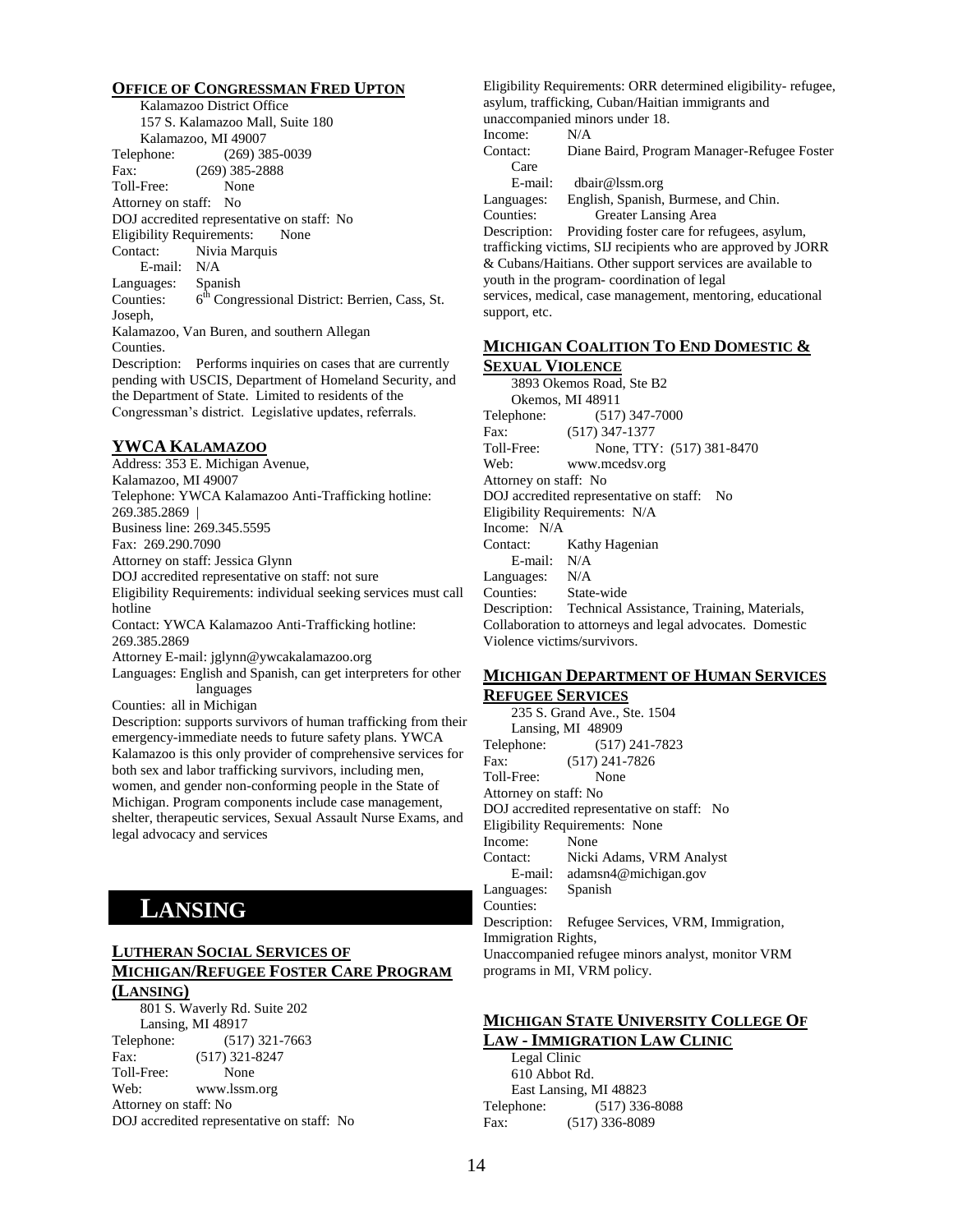Toll-Free: None Web: http://www.law.msu.edu/clinics/immigration/ Attorney on staff: Yes DOJ accredited representative on staff: Eligibility Requirements: Income: Contact: Veronica Thronson Languages: English, Spanish, and more Counties: Statewide Description: Client representation, policy advocacy, resource development, community outreach and education

#### <span id="page-15-0"></span>**REFUGEE DEVELOPMENT CENTER**

122 S Pennsylvania Ave Lansing, MI 48912 Telephone: (517) 482-2252 Fax: (517) 482-4719 Toll-Free: None Web: www.refugeedevelopmentcenter.org Attorney on staff: No DOJ accredited representative on staff: No Eligibility Requirements: low income primarily Income: N/A Contact: Erica Brown Binion, Executive Director E-mail: refugeedevelopmentcenter@gmail.com Languages: Many languages available, interpreters may be arranged Counties: Greater Lansing Area Description: Mission "To provide the education refugees need to become self-sufficient." Educational services include: K-12 after school tutoring and cultural orientation program, Adult ESL classes.

#### <span id="page-15-1"></span>**ST. VINCENT CATHOLIC CHARITIES - IMMIGRATION LAW CLINIC**

2800 W. Willow St. Lansing, MI 48917 Telephone: (517) 323-4734 Fax: (517) 886-1150 Toll-Free: None Web: www.stvcc.org Attorney on staff: Yes DOJ accredited representative on staff: N/A Eligibility Requirements: Michigan Resident Income: N/A Contact: Lesley L. Glennon, Director E-mail: glennol@stvcc.org Languages: Spanish, French, Kirundi, Swahili, Burmese, Chin, Karen, Karenni, Nepali, Arabic, Somali, Vietnamese, Bhutanese and Hindi. Counties: No county restriction Description: Legal immigration representation, including immigration court, criminal background, family-based claims, asylum and religious. Fees based on income, waiver available.

#### <span id="page-15-2"></span>**ST. VINCENT CATHOLIC CHARITIES - REFUGEE SERVICES**

2800 W. Willow St. Lansing, MI 48917 Telephone: (517) 323-4734 Fax: (517)853-0031 Toll-Free: N/A Web: www.stvcc.org Attorney on staff: No (In immigration Law Clinic)

#### DOJ accredited representative on staff: N/A

Eligibility Requirements: Must be a refugee or public interest parolee within 5 years of U.S. entry. Income: N/A Contact: Judi Harris E-mail: harrisj@stvcc.org Languages: Spanish, French, Kirundi, Swahili, Burmese, Chin, Karenni, Nepali, Arabic, Somali, Vietnamese, Bhutanese and Hindi. Counties: Greater Lansing Area Description: Resettlement services for refugees and public interest parolees, including employment, outreach and referral. Outreach and referral services are available for secondary migrants.

#### <span id="page-15-3"></span>**TELAMON CORPORATION**

| 416 N Cedar St.                                              |                                                           |
|--------------------------------------------------------------|-----------------------------------------------------------|
| Lansing, MI 48912                                            |                                                           |
|                                                              | Telephone: (517) 323-7002                                 |
| Fax:                                                         | $(517)323 - 9840$                                         |
| Web:                                                         | www.telamon.org                                           |
| Attorney on staff: No                                        |                                                           |
| DOJ accredited representative on staff: Yes                  |                                                           |
| Eligibility Requirements: For employment and training:       |                                                           |
| Farmworkers, US citizens or authorized to work, and their    |                                                           |
| dependents. For services from DOJ-accredited representative: |                                                           |
| No requirements.                                             |                                                           |
| Income:                                                      | 100% of federal poverty guidelines                        |
|                                                              | Contact: Don Kuchnicki, State Director, NFJP              |
|                                                              | E-mail: dkuchnicki@telamon.org                            |
|                                                              | Languages: Spanish/English                                |
| Counties:                                                    | MI                                                        |
|                                                              | Description: Employment, training and Head-Start services |
| for migrant and seasonal farmworkers.                        |                                                           |

#### <span id="page-15-4"></span>**TELAMON CORPORATION**

| 416 N Cedar St.                                       |  |
|-------------------------------------------------------|--|
| Lansing, MI 48912                                     |  |
| (517) 323-7002 Ext. 124                               |  |
| $(517)$ 323-9840                                      |  |
| www.telamon.org                                       |  |
| Attorney on staff: No                                 |  |
| DOJ accredited representative on staff: Yes           |  |
| Eligibility Requirements: Farmworkers, US citizens or |  |
| authorized to work, and their dependents.             |  |
| Household income less than 200% of federal            |  |
| poverty level                                         |  |
| Patricia Carmona-Nieves, MMHS                         |  |
| pcarmonanieves@telamon.org                            |  |
| Spanish/English                                       |  |
| МI                                                    |  |
|                                                       |  |

# <span id="page-15-5"></span>**PORT HURON**

#### <span id="page-15-6"></span>**BLUE WATER SAFE HORIZONS**

P. O. Box 610247 Port Huron, MI 48061 Telephone: (810) 989-5246 Fax: (810) 989-9350 Toll-Free: None Web: http://www.bwsh.org/ Attorney on staff: Yes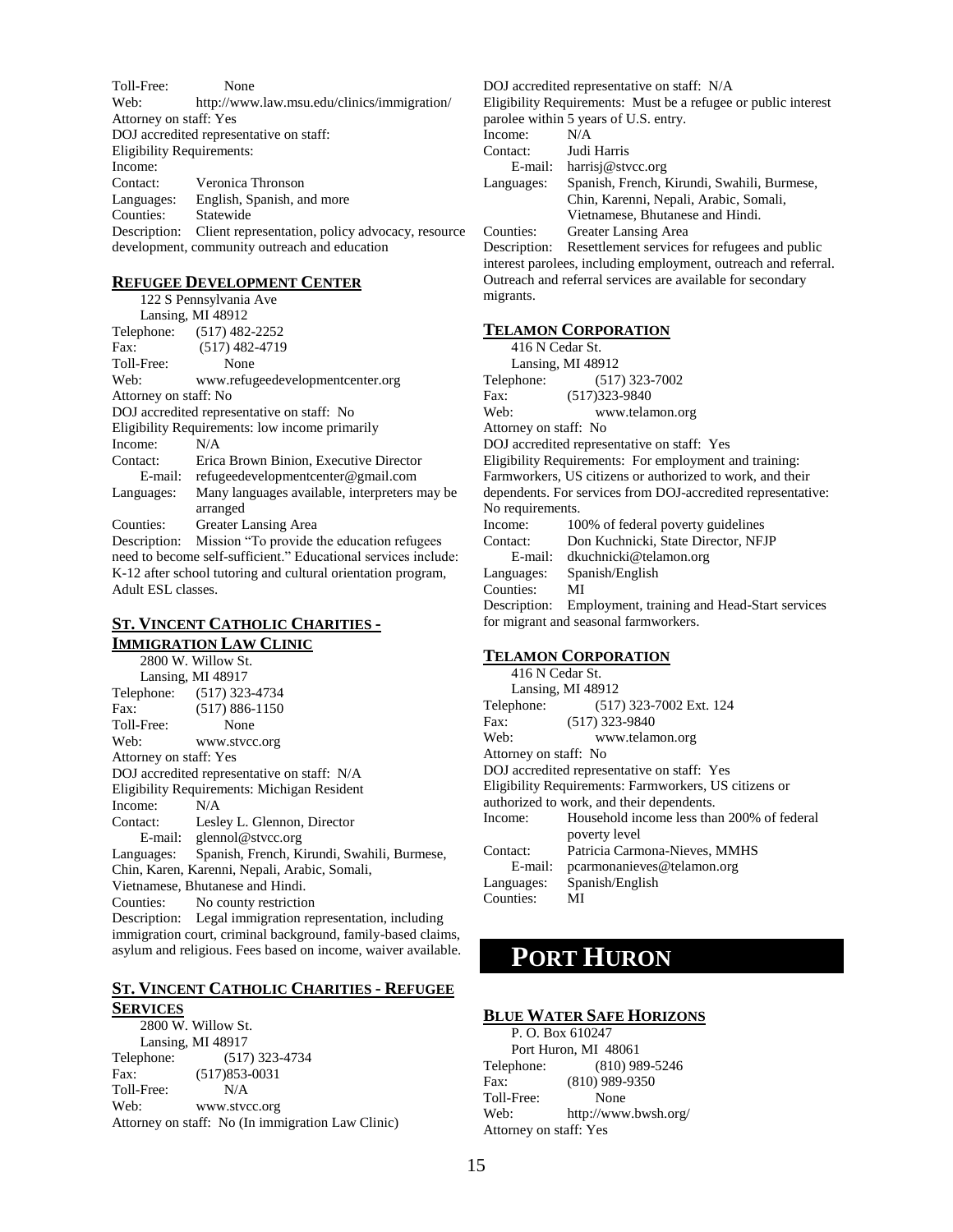DOJ accredited representative on staff: No Eligibility Requirements: Survivor of domestic violence, sexual assault, or homelessness

Income: N/A Contact: David Frank E-mail: N/A Languages: English

Counties: St. Clair

Description: Shelter and support services for survivors of domestic violence, sexual assault, elder abuse and homelessness. Services include shelter, housing, support groups, and legal advocacy.

# <span id="page-16-0"></span>**WASHTENAW COUNTY (ANN ARBOR, YPSILANTI)**

#### <span id="page-16-1"></span>**CASA LATINA**

 4925 Packard Rd. Ann Arbor, MI 48108 Telephone: (734) 926-4656 Fax: N/A Toll-Free: None Web: http://casalatinami.org/ Attorney on staff: N DOJ accredited representative on staff: No Languages: Spanish Description: Translation and interpretation, exercise classes, senior group, healthcare outreach

#### <span id="page-16-2"></span>**JEWISH FAMILY SERVICES**

2245 S. State, Suite 200 Ann Arbor, MI 48104 Telephone: (734) 769-0209 Fax: (734) 769-0224<br>Toll-Free: None Toll-Free: Web: http://www.jfsannarbor.org/ Attorney on staff: No DOJ accredited representative on staff: Yes Eligibility Requirements: N/A Income: N/A Contact: Andre Yastchauko, Immigration Services Director E-mail: Andre@jfsannarbor.org Languages: English, Russian, Farsi, Arabic (Kurdish as needed) Counties: Washtenaw Description: Drop-in ESL classes (\$5/month materials fee), Refugee Resettlement services, Immigration services and referrals, mainly for processing. No immigration court representation. Sliding scale for low-income individuals in need of

#### <span id="page-16-3"></span>**JUSTICE FOR OUR NEIGHBORS – SOUTHEASTERN MICHIGAN**

immigration services.

For information on monthly immigration clinics in Ypsilanti, please see this organization's entry under the "Detroit Area" heading.

#### <span id="page-16-4"></span>**LEGAL SERVICES OF SOUTH CENTRAL MICHIGAN WASHTENAW COUNTY OFFICE**

|                                                   | мненноли и лянтейл и соопт гогтеев               |  |
|---------------------------------------------------|--------------------------------------------------|--|
| 420 North 4th Avenue                              |                                                  |  |
| Ann Arbor, MI 48104                               |                                                  |  |
| Telephone:                                        | $(734)$ 665-6181                                 |  |
| Fax:                                              | $(734)$ 665-2974                                 |  |
| Toll-Free:                                        | None                                             |  |
| Web:                                              | www.lsscm.org                                    |  |
| Attorney on staff: Yes                            |                                                  |  |
|                                                   | DOJ accredited representative on staff: No       |  |
| <b>Eligibility Requirements: LSC Restrictions</b> |                                                  |  |
| Income:                                           | 125% of poverty level – some exceptions up to    |  |
| 200%                                              |                                                  |  |
| Contact:                                          | Bob Gillett, Executive Director                  |  |
| E-mail:                                           | rgillett@lsscm.org                               |  |
| Languages:                                        | Interpreters can be arranged as needed           |  |
| Counties:                                         | Barry, Branch, Calhoun, Clinton, Eaton,          |  |
|                                                   | Hillsdale, Ingham, Jackson, Lenawee,             |  |
|                                                   | Livingston, Monroe, Shiawassee, Washtenaw        |  |
| Description:                                      | Full civil legal services; no criminal cases. No |  |
| fees.                                             |                                                  |  |

# **LEGAL SERVICES OF SOUTH CENTRAL MICHIGAN**

#### <span id="page-16-5"></span>**FAMILY LAW PROJECT**

| PO Box 8294                                              |                                                         |
|----------------------------------------------------------|---------------------------------------------------------|
| Ann Arbor, MI 48107                                      |                                                         |
|                                                          | Telephone: (734) 998-9454                               |
| Fax:                                                     | (734) 998-9125                                          |
| Toll-Free:                                               | None                                                    |
|                                                          | Web: www.lsscm.org                                      |
| Attorney on staff: Yes                                   |                                                         |
| DOJ accredited representative on staff: No               |                                                         |
| Eligibility Requirements: Domestic violence survivor     |                                                         |
| Income:                                                  | 125% of poverty level-Some exceptions up to             |
| 200\%                                                    |                                                         |
| Contact:                                                 | Rebecca Shiemke                                         |
|                                                          | E-mail: rshiemke@lsscm.org                              |
|                                                          | Languages: Interpreters can be arranged as needed       |
| Counties: Washtenaw                                      |                                                         |
|                                                          | Description: Assists with VAWA immigration petitions or |
| other immigration benefits for family law clients.       |                                                         |
| Advice and representation in family law cases including  |                                                         |
| protection orders, divorce, custody. Public benefits and |                                                         |
| housing for survivors of domestic violence. No fees.     |                                                         |
|                                                          |                                                         |

#### <span id="page-16-6"></span>**MICHIGAN POVERTY LAW PROGRAM**

| 220 E. Huron St. Suite 600A                |                                                 |
|--------------------------------------------|-------------------------------------------------|
|                                            | Ann Arbor, MI 48104                             |
|                                            | Telephone: (734) 998-6100                       |
| Fax:                                       | (734) 998-9125                                  |
| Toll-Free:                                 | None                                            |
| Web:                                       | www.mplp.org                                    |
| Attorney on staff: Yes                     |                                                 |
| DOJ accredited representative on staff: No |                                                 |
| Eligibility Requirements: N/A              |                                                 |
| Income:                                    | N/A                                             |
| Contact:                                   | Lorray Brown, Managing Attorney                 |
| Email:                                     | lorrayb@lsscm.org                               |
| Languages:                                 | Spanish speakers on staff, interpreters can be. |
|                                            | arranged                                        |
| Counties:                                  | Statewide                                       |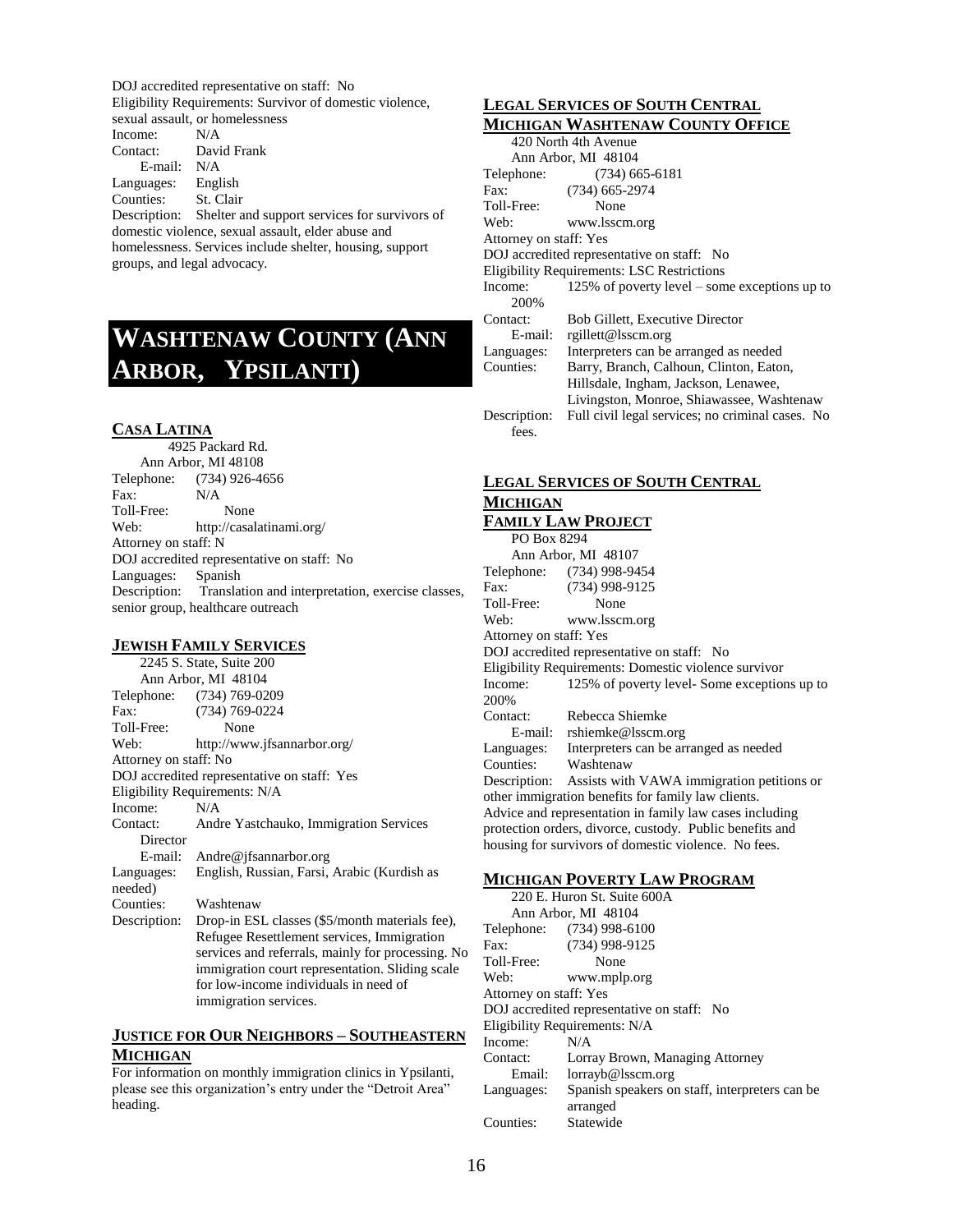Description: Assists local legal aid advocates through task force meetings, legal development publications, training, case consultation, co-counseling, or referrals. Does not represent individual clients.

#### <span id="page-17-0"></span>**NATIONAL EMPLOYMENT LAW PROJECT**

900 Victors Way Suite 350 Ann Arbor, MI 48108 Telephone: (734) 369-5616 Fax: (866) 373-8994 Toll-Free: None Web: www.nelp.org Attorney on staff: Yes DOJ accredited representative on staff: No Eligibility Requirements: N/A Income: N/A Contact: Regional Representative, Rick McHugh E-mail: rmchugh@nelp.org Languages: N/A Counties: State-wide Description: No direct services to individuals. Assists with

immigrant worker issues, policy issues, employment, language access, driver license, workers compensation, unemployment. No Fees.

# <span id="page-17-1"></span>**UNIVERSITY OF MICHIGAN LAW SCHOOL –**

**CIVIL-CRIMINAL LITIGATION CLINIC** 363 Legal Research Building 801 Monroe Street Ann Arbor, MI 48109 Telephone: (734)763-4319 Fax: (734)764-4702 Toll-Free: None Web: http://www.law.umich.edu/clinical/generalclinic/Pages/de fault.aspx Attorney on staff: Yes DOJ accredited representative on staff: No Eligibility Requirements: N/A Income: Low-income, unemployed, and/or on public assistance Contact: N/A E-mail: mclp@umich.edu Languages: Interpreters may be arranged Counties: Washtenaw (usually) Description: Immigration services available starting fall 2015. Accepts criminal misdemeanor cases and a wide variety of civil cases, including landlord-tenant, consumer fraud, contract disputes, prisoners' civil rights, discrimination, sexual harassment, political asylum and refugee, mortgage foreclosure, torts, habeas corpus, debt collection defense, social security, or other public benefits claims. Only conducts case intake and accepts new cases from the second week of September to mid-April each year.

#### **WASHTENAW INTERFAITH COALITION FOR IMMIGRANT RIGHTS**

<span id="page-17-2"></span>Telephone: (734) 355-2707 Web: www.wicir.org Attorney on staff: No DOJ accredited representative on staff: No Eligibility requirements: N/A Income: N/A Contact: Laura Sanders & Margaret Harner Counties: Washtenaw

Description: The Washtenaw Interfaith Coalition is an organization of morally conscious people who are members of numerous community groups and faith-based organizations. Prepared to respond to immigrant rights issues in the community as they arise, including immigration raids, detentions, discrimination and civil rights violations.

# **STATEWIDE / VIRTUAL**

# <span id="page-17-3"></span>**MICHIGAN LEGAL HELP / AYUDA LEGAL DE**

#### **MICHIGAN** Web: http://michiganlegalhelp.org/ (English), http://michiganlegalhelp.org/es (Spanish) Languages: English, Spanish Counties: Statewide Description: No direct services. The Michigan Legal Help website was created to help people who have to handle simple civil legal problems without a lawyer. There are articles you can read to learn about a specific area of the law and toolkits to help you prepare to represent yourself in court.

#### <span id="page-17-4"></span>**THE WELCOME MAT (DETROIT)**

Please see this organization's entry under the "Detroit Area" heading.

# <span id="page-17-5"></span>**NORTHERN INDIANA**

#### <span id="page-17-6"></span>**CATHOLIC CHARITIES – SOUTH BEND DIOCESE**

1817 Miami St. South Bend IN 46613 Telephone: (574) 234-3111 Fax: (574) 289-1034 Toll-Free: None Web: www.ccfwsb.org/immigration.html Attorney on staff: DOJ accredited representative on staff: Eligibility Requirements: Income: Contact: Courtney Presson E-mail: cpresson@ccfwsb.org

#### <span id="page-17-7"></span>**LA CASA OF GOSHEN**

202 N. Cottage Ave. Goshen IN 46528 Telephone: (574) 533-4450 Fax: (574) 533-4399 Web: www.lacasagoshen.org Attorney on Staff: N/A DOJ Accredited representative on staff: Yes Monica Newcomer Miller and Karen Viveros Eligibility Requirements: Income: Contact: Monica Newcomer Miller Email: monica.newcomer-miller@lacasagoshen.org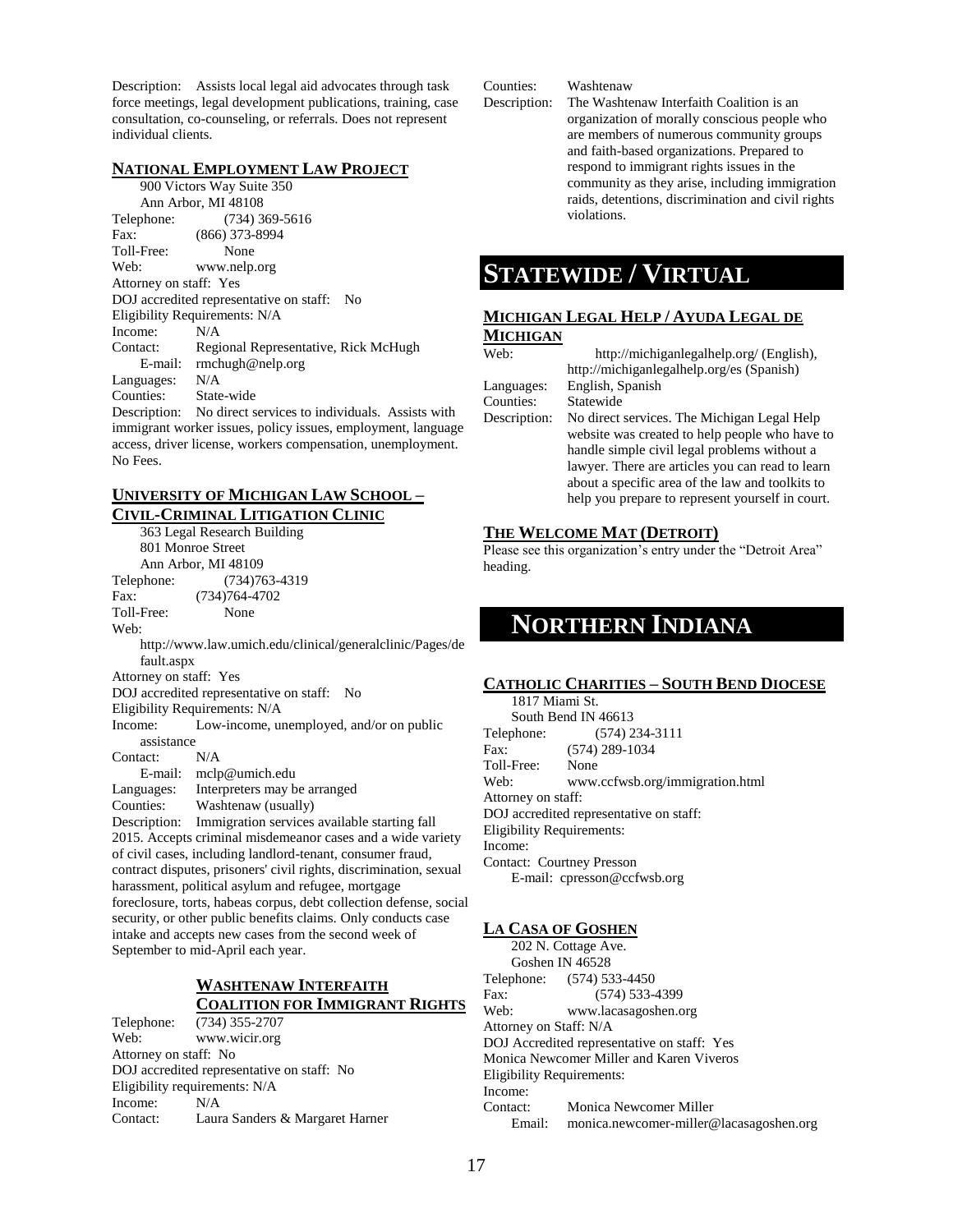<span id="page-18-0"></span>Languages: Spanish, English Counties: Northern Indiana

# **SERVICE PROVIDERS BY LANGUAGE**

#### <span id="page-18-1"></span>**ALBANIAN**

University of Detroit Mercy School of Law - Immigration Law Clinic

#### **ARABIC**

Arab Community Center for Economic & Social Services

Arab American & Chaldean Council Catholic Charities of Southeast Michigan

#### - Immigration and Refugee Services Centro Multicultural La Familia Chaldean Community Foundation

International Affairs Center

Jewish Family Services (Ann Arbor)

Lutheran Social Services of Michigan (Southfield)

Michigan United (East)

- St. Vincent Catholic Charities Immigration Law Clinic
- St. Vincent Catholic Charities Refugee Services
- Restaurant Opportunities Center of MI (ROC-MI)
- University of Detroit Mercy School of Law - Immigration Law Clinic

Wayne State University Law School

#### **ARAMAIC**

Chaldean Community Foundation

# **ARMENIAN**

Centro Multicultural La Familia

# **ASSYRIAN**

Lutheran Social Services of Michigan

#### **BURMESE**

- Lutheran Social Services/ Refugee Foster Care (Lansing)
- St. Vincent Catholic Charities Immigration Law Clinic
- St. Vincent Catholic Charities Refugee Services

#### **BHUTANESE**

St. Vincent Catholic Charities - Immigration Law Clinic

St. Vincent Catholic Charities - Refugee Services

# **CANTONESE**

Association of Chinese Americans

#### **CHALDEAN**

Arab Community Center for Economic & Social Services

Arab American & Chaldean Council Chaldean Community Foundation University of Detroit Mercy School of Law - Immigration Law Clinic

# **CHIN**

- St. Vincent Catholic Charities Immigration Law Clinic
- St. Vincent Catholic Charities Refugee Services
- Lutheran Social Services of Michigan (Lansing)

# **CHINESE**

Association of Chinese Americans International Institute of Metropolitan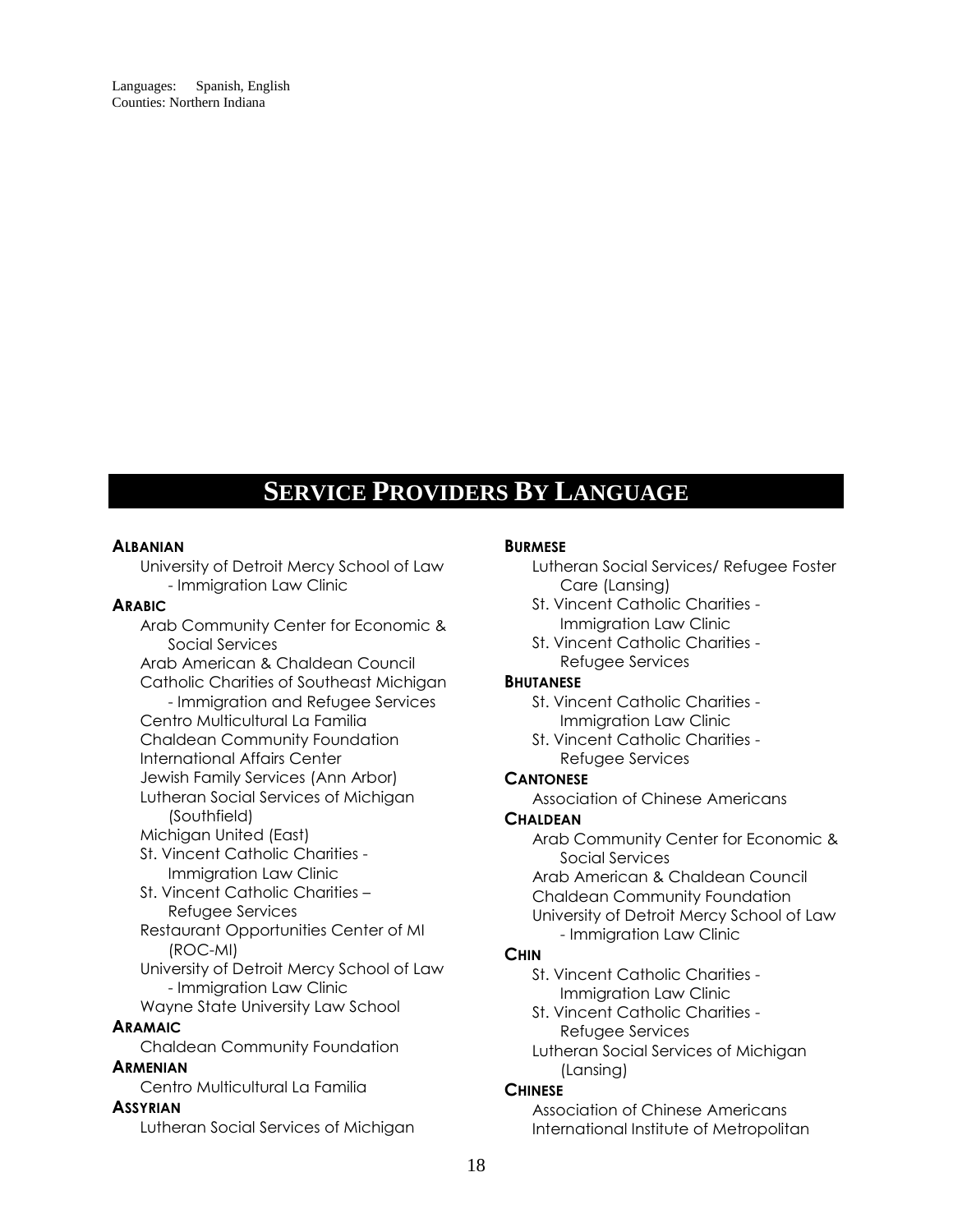# **Detroit**

## **CROATIAN**

International Institute of Metropolitan **Detroit** 

Lutheran Social Services of Michigan (Southfield)

## **FARSI**

Jewish Family Services (Ann Arbor)

# **FRENCH**

Catholic Charities of Southeast Michigan - Immigration and Refugee Services Freedom House International Institute of Metropolitan Detroit Lemkin House

St. Vincent Catholic Charities - Immigration Law Clinic

St. Vincent Catholic Charities - Refugee Services

University of Detroit Mercy School of Law - Immigration Law Clinic

Wayne State University Law School - Asylum and Immigration Law Clinic

# **FILIPINO**

National Federation of Filipino American Associations

# **GERMAN**

International Institute of Metropolitan **Detroit** 

Legal Aid of Western Michigan

# **GUJARATI**

South Asian American Voices for Impact **HINDI**

Council of Organizations of Asian Indians in Michigan

South Asian American Voices for Impact

- St. Vincent Catholic Charities Immigration Law Clinic
- St. Vincent Catholic Charities Refugee Services

# **KANNADA**

South Asian American Voices for Impact

# **KAREN**

St. Vincent Catholic Charities - Immigration Law Clinic

# **KARENNI**

St. Vincent Catholic Charities - Immigration Law Clinic

St. Vincent Catholic Charities - Refugee Services

# **KINYA-RWANDA**

Lemkin House

# **KIRUNDI**

- St. Vincent Catholic Charities Immigration Law Clinic
- St. Vincent Catholic Charities Refugee Services

# **GUJARATI**

South Asian American Voices for Impact

# **KONKANI**

South Asian American Voices for Impact

#### **KOREAN**

Centro Multicultural La Familia

# **KURDISH**

Jewish Family Services (Ann Arbor)

# **MANDARIN**

Association of Chinese Americans

# **MARATHI**

South Asian American Voices for Impact

## **NEPALI**

Lutheran Social Services of Michigan (Southfield)

- St. Vincent Catholic Charities Immigration Law Clinic
- St. Vincent Catholic Charities Refugee Services

# **POLISH**

International Institute of Metropolitan **Detroit** PIAST Institute

# **PUNJABI**

South Asian American Voices for Impact

# **ROMANIAN**

Centro Multicultural La Familia International Institute of Metropolitan **Detroit** 

Lutheran Social Services of Michigan (Southfield)

# **RUSSIAN**

International Affairs Center International Institute of Metropolitan Detroit

- Jewish Family Services (Ann Arbor)
- Jewish Family Service of Metropolitan **Detroit**
- Legal Aid of Western Michigan
- St. Vincent Catholic Charities Immigration Law Clinic
- University of Detroit Mercy School of Law - Immigration Law Clinic

# **SERBO-CROATIAN**

Lutheran Social Services of Michigan (Southfield)

# **SOMALI**

St. Vincent Catholic Charities - Immigration Law Clinic

St. Vincent Catholic Charities -